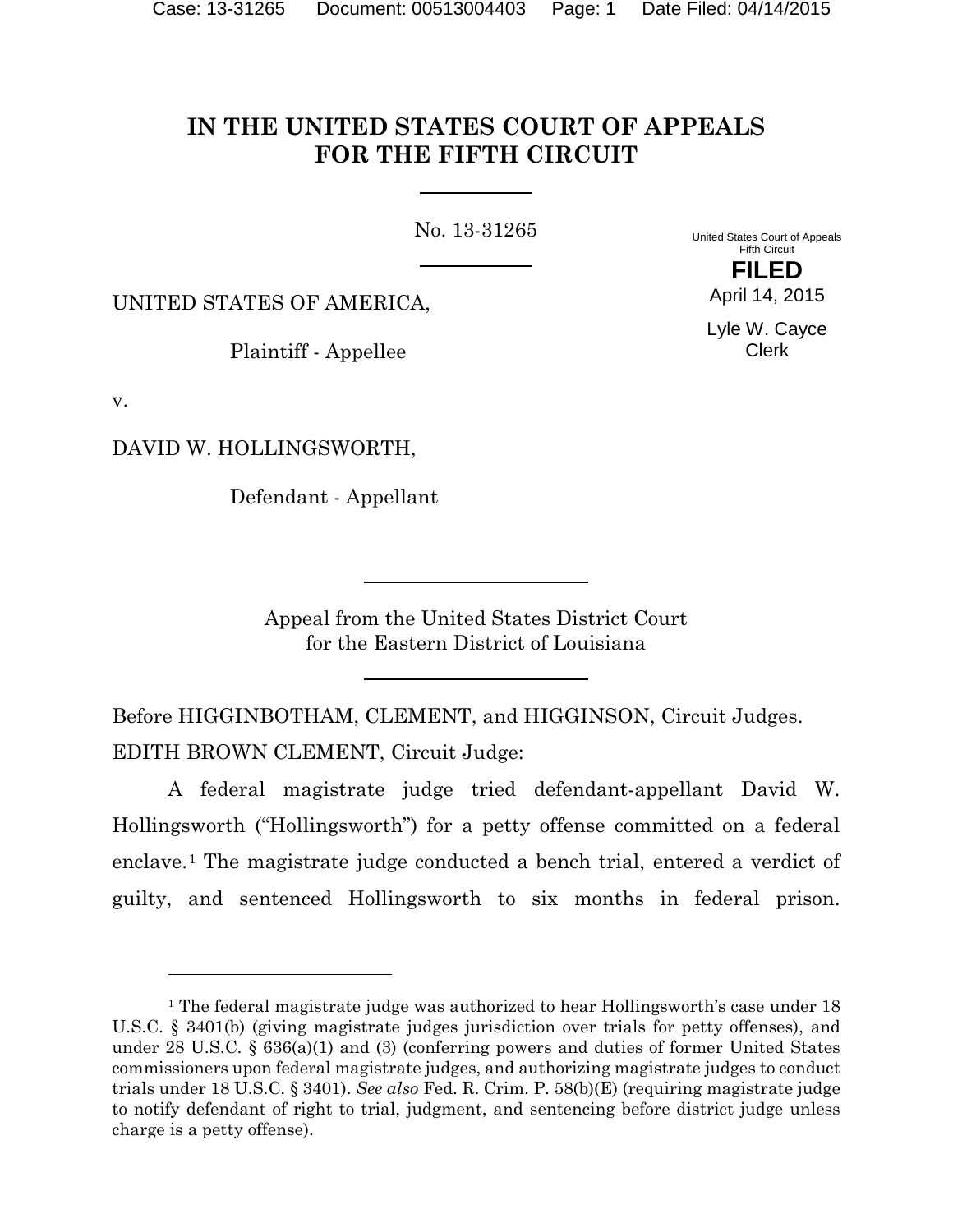l

#### No. 13-31265

Hollingsworth appealed to the federal district court.[2](#page-1-0) The district court affirmed the judgment and sentence entered by the magistrate judge.[3](#page-1-1) Hollingsworth now appeals to this court.[4](#page-1-2) For the reasons explained below, we AFFIRM the judgment of the district court.

#### **FACTS AND PROCEEDINGS**

Hollingsworth was charged with violating 18 U.S.C. § 113(a)(5), a petty offense,[5](#page-1-3) at the Naval Air Station Joint Reverse Base New Orleans, a military base located in Belle Chasse, Louisiana ("Belle Chasse"). It is uncontested that Belle Chasse is a federal enclave under U.S. CONST. Art. I, § 8, cl. 17 ("Clause 17"),[6](#page-1-4) and § 113 is effective on such enclaves. *See* 18 U.S.C. § 113(a) (providing that law applies "within the special maritime and territorial jurisdiction of the United States"). Hollingsworth objected to trial before the federal magistrate judge, but the magistrate judge held that she had jurisdiction to try Hollingsworth without his consent. Hollingsworth appealed his conviction to

<span id="page-1-0"></span><sup>2</sup> Hollingsworth was required to appeal first to the district court under 18 U.S.C. § 3402. *See also* Fed. R. Crim. P. 58(g)(2)(B) (authorizing defendant to appeal magistrate judge's judgment of conviction and sentence to district court).

<span id="page-1-1"></span><sup>3</sup> *See* Rule 58(g)(2)(D) (providing that district court's review "is the same as in an appeal to the court of appeals from a judgment entered by a district judge").

<span id="page-1-2"></span><sup>4</sup> This court has held that we have jurisdiction to hear appeals of this kind under 28 U.S.C. § 1291. *See United States v. Hughes*, 542 F.2d 246, 248 n.3 (5th Cir. 1976); *see also United States v. Peck*, 545 F.2d 962, 964 (5th Cir. 1977) (hearing appeal of this kind without discussing basis for jurisdiction); *United States v. Forcellati*, 610 F.2d 25, 28 (1st Cir. 1979) (explaining that circuit courts to consider issue have held that jurisdiction exists under § 1291).

<span id="page-1-3"></span><sup>5</sup> Hollingsworth concedes that his crime is a petty offense. *Compare also* 18 U.S.C. § 113(a)(5) (imposing a maximum six month sentence of imprisonment on any person who commits a "[s]imple assault" on a person sixteen years of age or older), *with id.* § 3559(a)(7) (defining Class B misdemeanor as crime for which maximum term of imprisonment is six months or less), *and id*. § 19 (defining petty offense to include Class B misdemeanors).

<span id="page-1-4"></span><sup>6</sup> Clause 17 gives Congress the power "[t]o exercise exclusive Legislation in all Cases whatsoever" over the District of Columbia and "to exercise like Authority over all Places purchased by the Consent of the Legislature of the State in which the Same shall be, for the Erection of Forts, Magazines, Arsenals, dock-Yards, and other needful Buildings."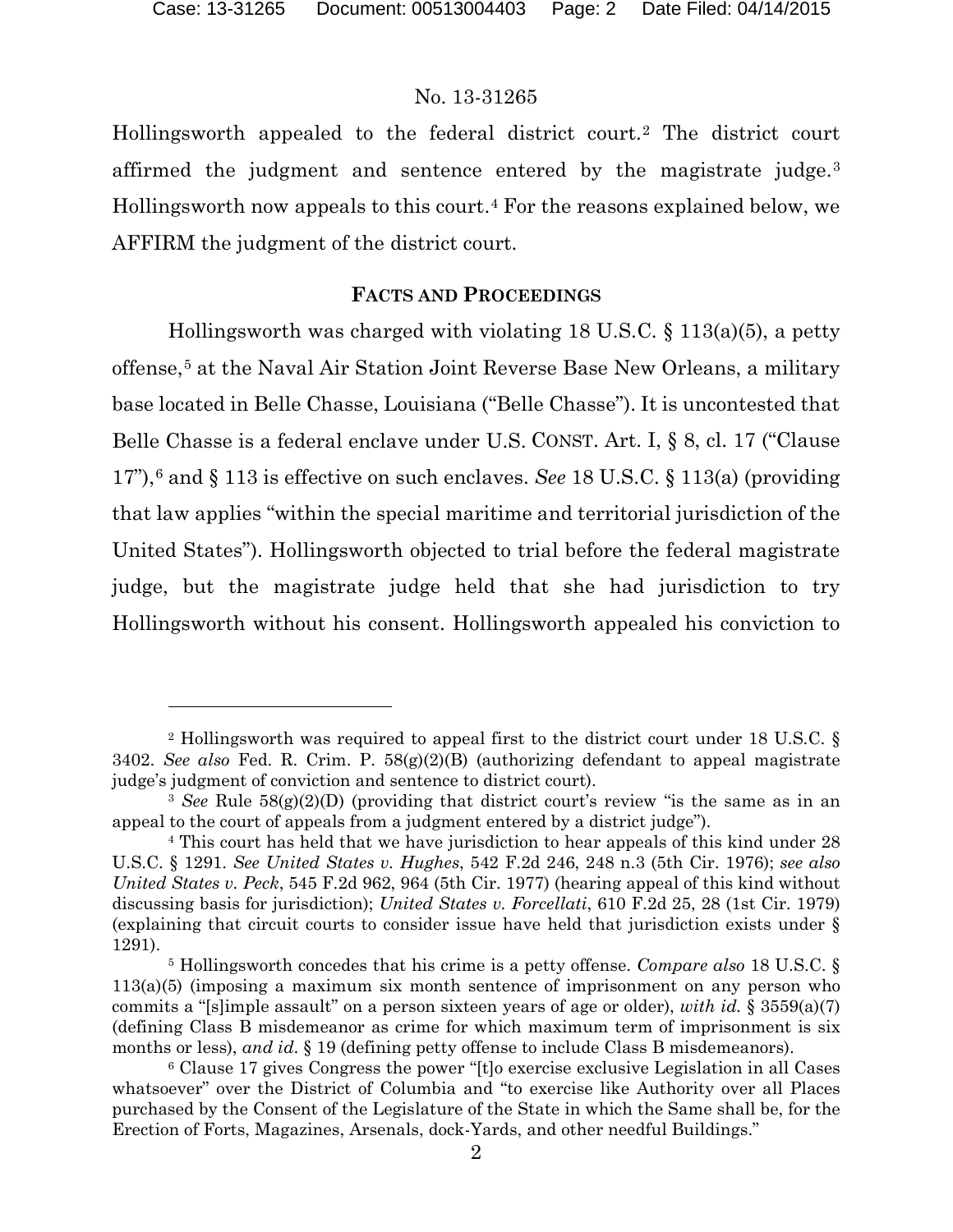## No. 13-31265

the district court, arguing that he had a right to a jury trial. The district court affirmed the conviction and sentence entered by the magistrate judge.

#### **STANDARD OF REVIEW**

We apply the same standard of review used by the district court. *Peck*, 545 F.2d at 964 ("In our review we apply to the magistrate the same standard used by the district court."). Thus we review the magistrate judge's findings of fact for clear error and conclusions of law de novo. *Compare* Fed. R. Crim. P. 58(g)(2)(D) (providing that district court's review of magistrate judge's judgment "is the same as in an appeal to the court of appeals from a judgment entered by a district judge"), *with Mid-Continent Cas. Co. v. Davis*, 683 F.3d 651, 654 (5th Cir. 2012) ("In an appeal from a district court's final judgment following a bench trial, we review the district court's findings of fact for clear error and review conclusions of law de novo.").

#### **DISCUSSION**

I.

#### A.

Hollingsworth now argues for the first time that he has a constitutional right to trial before an Art. III judge.<sup>[7](#page-2-0)</sup> The Government argues that, because Belle Chasse is a federal enclave, Hollingsworth does not have a right to trial before an Art. III judge.

In *Palmore v. United States*, 411 U.S. 389 (1973), the Supreme Court held that "Congress [is] not required to provide an Art. III court for the trial of criminal cases arising under its laws applicable only within the District of

<span id="page-2-0"></span><sup>7</sup> Because challenges to a court's subject matter jurisdiction can never be forfeited or waived, *see Union Pac. R.R. Co. v. Bhd. Of Locomotive Eng'rs & Trainmen Gen. Comm. of Adjustment, Cent. Region*, 558 U.S. 67, 81 (2009), Hollingsworth may raise this challenge here even though he failed to raise it before the district court.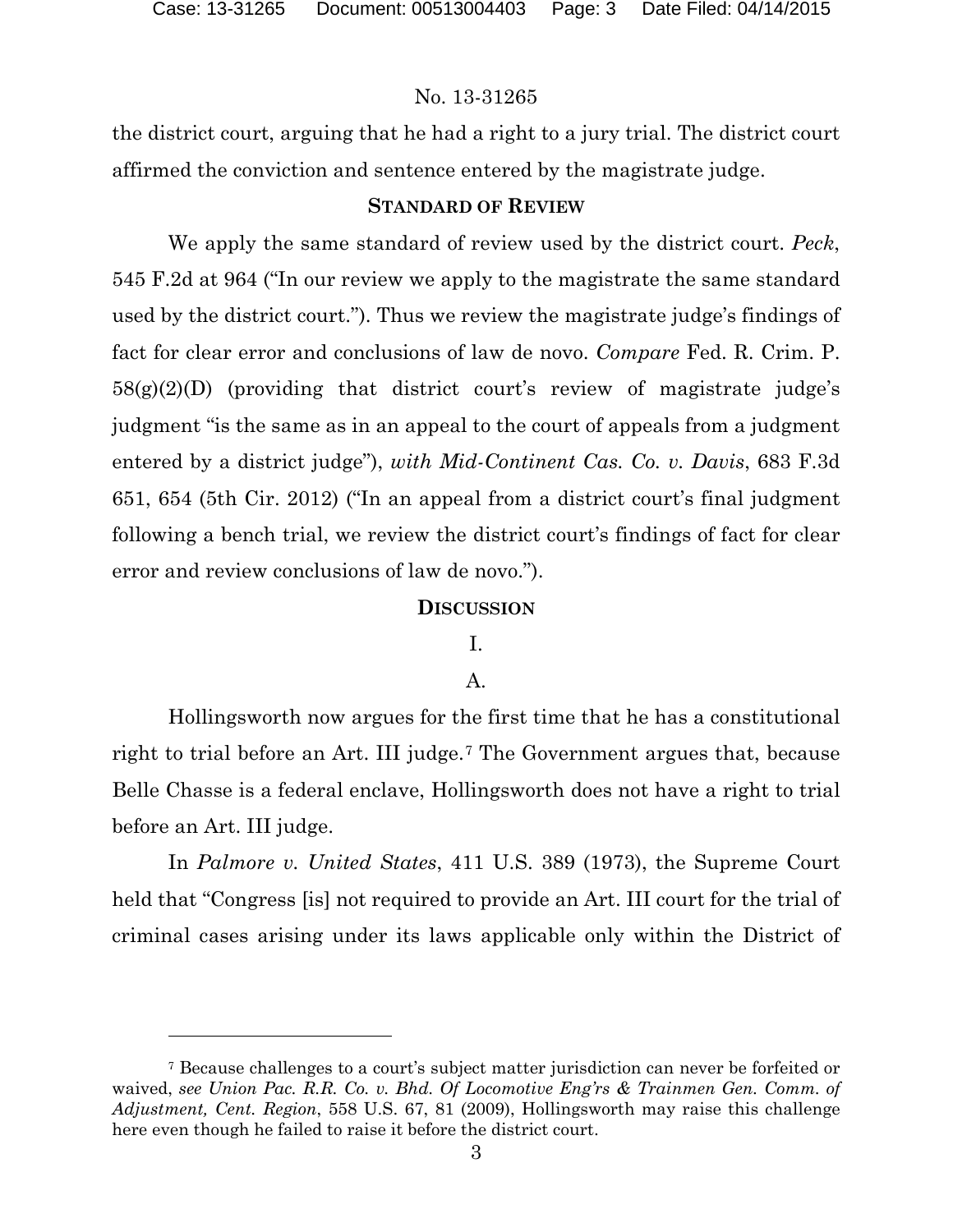#### No. 13-31265

Columbia." *Id.* at 410.<sup>[8](#page-3-0)</sup> Hollingsworth was tried for the violation of a federal criminal statute that applies only "within the special maritime and territorial jurisdiction of the United States." 18 U.S.C. § 113(a)(5). Thus under *Palmore*, Hollingsworth has no constitutional right to trial before an Art. III court. *See Jenkins*, 734 F.2d at 1326 (holding that "the requirements of Article III are consistent with the establishment by Congress of non-Article III courts to enforce federal criminal laws" in Clause 17 federal enclaves).

Hollingsworth also argues that, even if Congress could refer his trial to an Article I court under Clause 17, the magistrate judge who heard his case is not a member of such a court. But Congress "exercise[s] within [federal enclaves] all legislative powers that the legislature of a state might exercise within the State, and may vest and distribute the judicial authority in and among courts and magistrates, and regulate judicial proceedings before them, as it may think fit, so long as it does not contravene any provision of the constitution of the United States." *Palmore*, 411 U.S. at 397 (quoting *Capital Traction Co. v. Hof*, 174 U.S. 1, 5 (1899)). Hollingsworth fails to cite any constitutional provision that Congress violated when it referred his trial to a federal magistrate judge. Indeed, the particular facts of Hollingsworth's case show that, as applied, Congress has not even entered the constitutional borderlands. Pursuant to Clause 17, Congress could have referred all trials for crimes committed at Belle Chasse to an Article I judge, including felony trials.

<span id="page-3-0"></span><sup>8</sup> Hollingsworth argues that "[i]t is not clear" that this principle from *Palmore* applies to Clause 17 federal enclaves like Belle Chasse. But in *Paul v. United States*, 371 U.S. 245 (1963), the Supreme Court stated that "[t]he power of Congress over federal enclaves that come within the scope of [Clause 17] is obviously the same as the power of Congress over the District of Columbia." *Id.* at 263. Nothing in *Palmore* or later cases abrogate the *Paul* Court's unambiguous statement. We hold that we are bound by *Paul* to apply *Palmore* in the present case. *See United States v. Jenkins*, 734 F.2d 1322, 1325-26 (9th Cir. 1983) ("Because clause 17 does not distinguish between the District of Columbia and other federal enclaves, we find *Palmore* indistinguishable from the instant case and controlling." (citing *Paul*, 371 U.S. at 263)).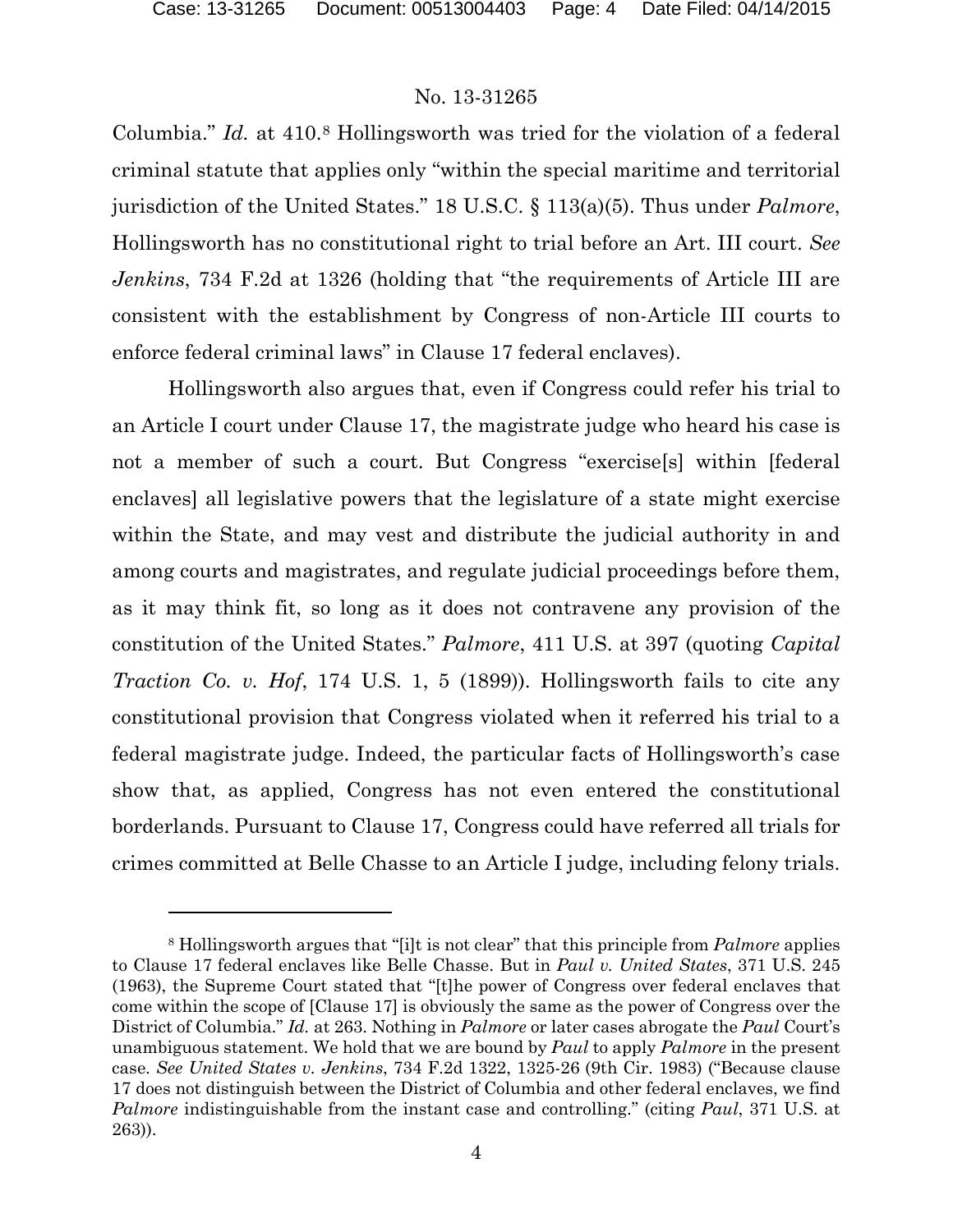#### No. 13-31265

*See Palmore*, 411 U.S. at 391 (explaining that Palmore was tried and found guilty of a felony in an Article I court). But Congress chose to refer only trials for petty offenses to federal magistrate judges. Moreover, it is not clear that Hollingsworth has a constitutional right to appeal to an Art. III court, yet Congress granted him the right to appeal to not one but two Art. III courts.

We hold that Hollingsworth did not have a right to trial before an Art. III judge, and that his trial, conviction, and sentence before a federal magistrate judge was constitutional. Because we are bound "never to anticipate a question of constitutional law in advance of the necessity of deciding it," *United States v. Raines*, 362 U.S. 17, 21 (1960), our holding applies only to defendants tried for petty offenses committed on federal enclaves obtained by Congress pursuant to Clause 17.[9](#page-4-0)

B.

In response to the dissent, we begin by noting a historical fact that the dissent passes over. From 1894 until 1948, Congress referred trials for misdemeanors committed on certain federal lands to the federal magistracy.[10](#page-4-1)

<span id="page-4-0"></span><sup>9</sup> We refer to petty offenses only to show that Congress acted well within its constitutional power under Clause 17. We do not decide the distinct question whether all trials for petty offenses fall outside the scope of Art. III.

<span id="page-4-1"></span><sup>&</sup>lt;sup>10</sup> Most of the statutes referring misdemeanor trials to the federal magistracy relate to the national parks. *See* Act of May 7, 1894, ch. 72, § 5, 28 Stat. 73, 74 (giving commissioner in Yellowstone National Park jurisdiction "to issue process in the name of the United States for the arrest of any person charged with the commission of any misdemeanor . . . , and to try the persons so charged, and, if found guilty, to impose the punishment and adjudge the forfeiture prescribed"); Act of Aug. 22, 1914, Pub. L. No. 63-177, § 6, 38 Stat. 699, 700-01 (giving same jurisdiction to Glacier National Park commissioner); Act of June 30, 1916, Pub. L. No. 64-124, § 6, 39 Stat. 243, 245 (giving same jurisdiction to Mount Rainier National Park commissioner); Act of Aug. 21, 1916, Pub. L. No. 64-223, § 6, 39 Stat. 521, 523 (giving same jurisdiction to Crater Lake National Park commissioner); Act of June 2, 1920, Pub. L. No. 66- 235, §§ 7-8, 41 Stat. 731, 733-34 (giving same jurisdiction to Yosemite, Sequoia, and General Grant National Park commissioners); Act of Apr. 25, 1928, Pub. L. No. 70-317, § 6, 45 Stat. 458, 460 (giving same jurisdiction to Mesa Verde National Park commissioner); Act of Apr. 26, 1928, Pub. L. No. 70-320, § 6, 45 Stat. 463, 464-65 (giving same jurisdiction to Lassen Volcanic National Park commissioner); Act of Mar. 2, 1929, Pub. L. No. 70-1009, § 6, 45 Stat. 1536, 1538 (giving same jurisdiction to Rocky Mountain National Park commissioner); Act of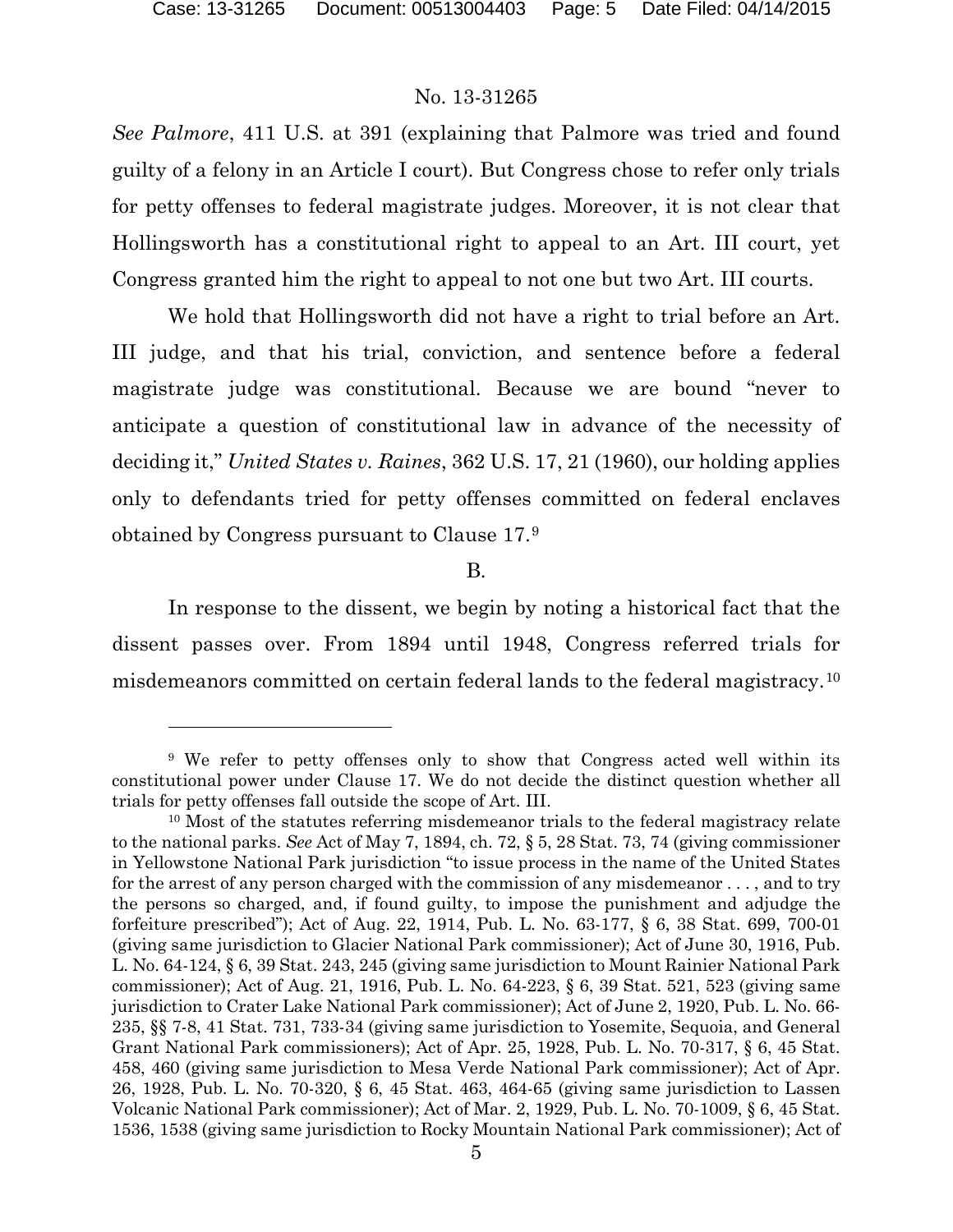#### No. 13-31265

The statutes referring such trials did not require the defendant's consent as a prerequisite to the magistrate's jurisdiction. *See* statutes cited *supra note* 10. This fact is relevant for two reasons. First, it shows that the dissent is wrong to claim that the federal magistracy has always been an "adjunct body," "statutorily, historically, and doctrinally" (footnotes omitted). Second, the Supreme Court's non-delegation caselaw requires us to consider historical context and practice when construing the "literal command of Art. III." *N. Pipeline Constr. Co. v. Marathon Pipe Line Co.*, 458 U.S. 50, 64 (1982) (plurality opinion); *see also NLRB v. Canning*, 134 S. Ct. 2550, 2560 (2014) (holding that historical practice is important when courts interpret the Constitution, "even when the nature or longevity of that practice is subject to dispute, and even when that practice began after the founding era"). We have not found evidence that a defendant tried under the statutes referring misdemeanor trials to commissioners *ever* challenged the constitutionality of

Apr. 19, 1930, Pub. L. No. 71-157, § 6, 46 Stat. 227, 228 (giving same jurisdiction to Hawaii National Park commissioner); Act of Aug. 19, 1937, Pub. L. No. 75-322, § 5, 50 Stat. 700, 702 (giving same jurisdiction to Shenandoah National Park commissioner); Act of Mar. 6, 1942, Pub. L. No. 77-478, §§ 3, 5, 56 Stat. 133, 133-35 (giving Isle Royale National Park commissioner jurisdiction to try and sentence defendants for "violation[s] of the [park's] rules and regulations," which were misdemeanors and could result in a sentence of up to six months of imprisonment); Act of Apr. 29, 1942, Pub. L. No. 77-533, §§ 3, 5, 56 Stat. 258, 259- 60 (giving commissioner in Great Smoky Mountains National Park same jurisdiction as Isle Royale commissioner); Act of Apr. 23, 1946, Pub. L. No. 79-356, § 2, 60 Stat. 119, 119-20 (giving commissioner in Sequoia National Park jurisdiction to try and sentence defendants for "commission within [Kings Canyon National P]ark of a petty offense against the law"). But Congress also extended limited petty crimes jurisdiction to commissioners in certain federal enclaves beyond the national parks. *See, e.g.*, Act of Apr. 20, 1904, Pub. L. No. 58-124, § 6, 33 Stat. 187, 188 (giving commissioner in Hot Springs Mountain Reservation jurisdiction to try and sentence defendants for any misdemeanor "or other like offense" when prescribed punishment "d[id] not exceed a fine of one hundred dollars"). At least one statute authorized general-duty commissioners, sitting as adjuncts to a federal district court, to conduct misdemeanor trials arising in a neighboring federal enclave. *See* Act of Sept. 1, 1916, Pub. L. No. 64-250, 39 Stat. 676, 693 (giving "nearest United States commissioner for the District of Maryland" jurisdiction to try and sentence defendants for moving-vehicle offenses committed on Conduit Road, now called MacArthur Boulevard, when prescribed punishment did not exceed a fine of \$40).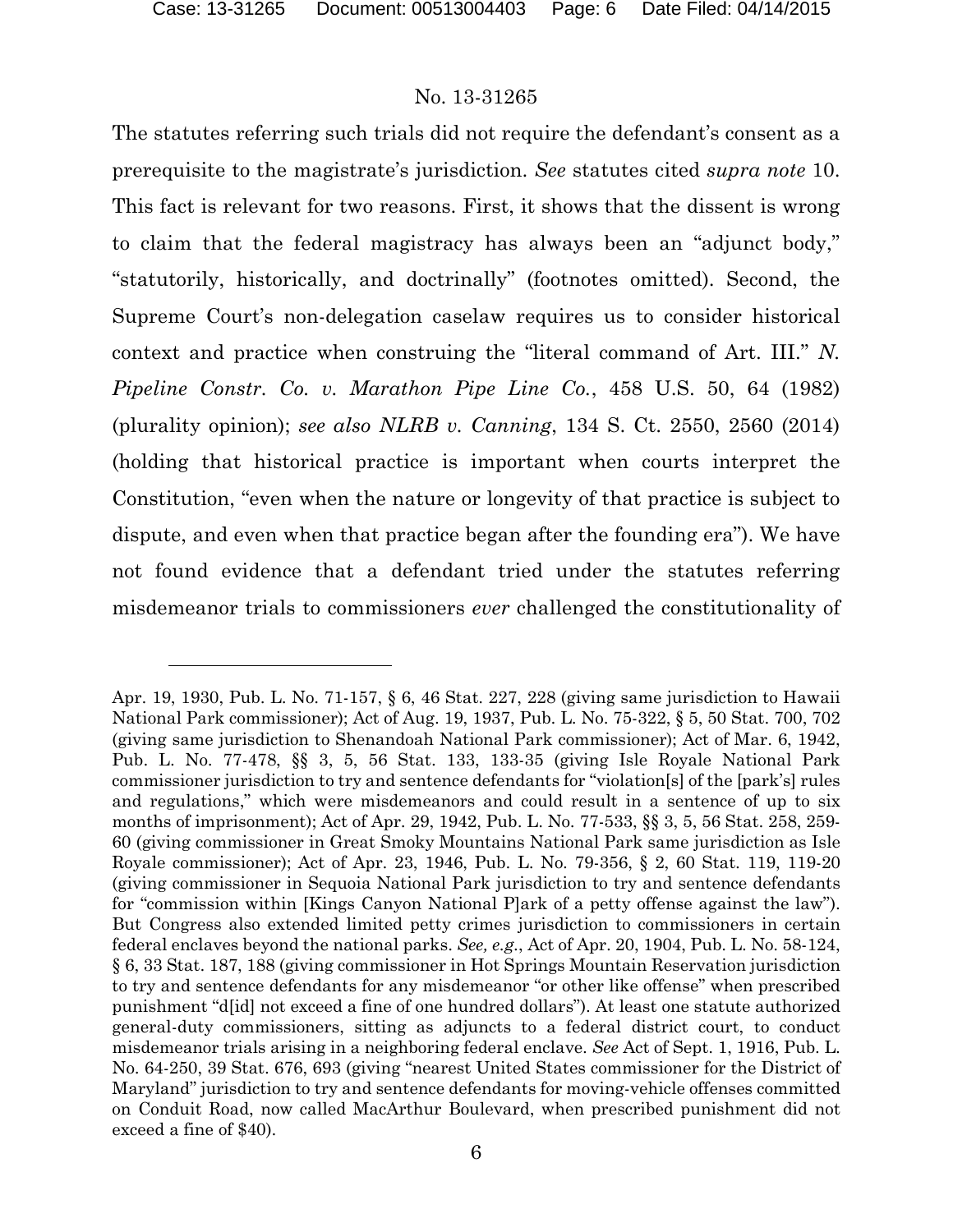### No. 13-31265

the delegation. Indeed, in the only case we have identified addressing a commissioner's jurisdiction to hear a misdemeanor case under such a statute, neither the defendant nor the court saw fit to even raise the issue. *See Rider v. United States*, 149 F. 164, 166-67, 170 (8th Cir. 1906) (vacating defendant's misdemeanor conviction because he was tried before general commissioner, instead of commissioner specifically appointed to hear cases arising on federal land, as envisioned in statute). The fact that these statutes survived unchallenged for more than half a century ought to inform our constitutional analysis.

We also disagree with the dissent on two theoretical issues. First, the dissent insists that this case involves Art. III "federal judicial power" and proceeds as if this distinction carries the day. The Supreme Court once "suggested a rigid distinction between those subjects that could be considered only in Art. III courts and those that could be considered only in legislative courts." *Marathon*, 458 U.S. at 63 n.14 (plurality opinion). But the Court's "more recent cases clearly recognize that legislative courts may be granted jurisdiction over some cases and controversies to which the Art. III judicial power might also be extended." *Id.*; *see also id.* at 113 (White, J., dissenting) (stating that "[t]here is no difference in principle between the work that Congress may assign to an Art. I court and that which the Constitution assigns to Art. III courts"); *Palmore*, 411 U.S. at 402 (explaining that "the enforcement of federal criminal law" has never "been deemed the exclusive province of federal Art. III courts"). By relying on the outdated notion that federal judicial power can never be assigned to legislative courts, the dissent's reasoning is wrong from the start.

Instead of asking whether this case involves "federal judicial power," the Supreme Court's caselaw makes clear that we should ask a simpler question: whether the case arose in a "geographical area<sup>[]</sup>, in which no State operate<sup>[s]</sup>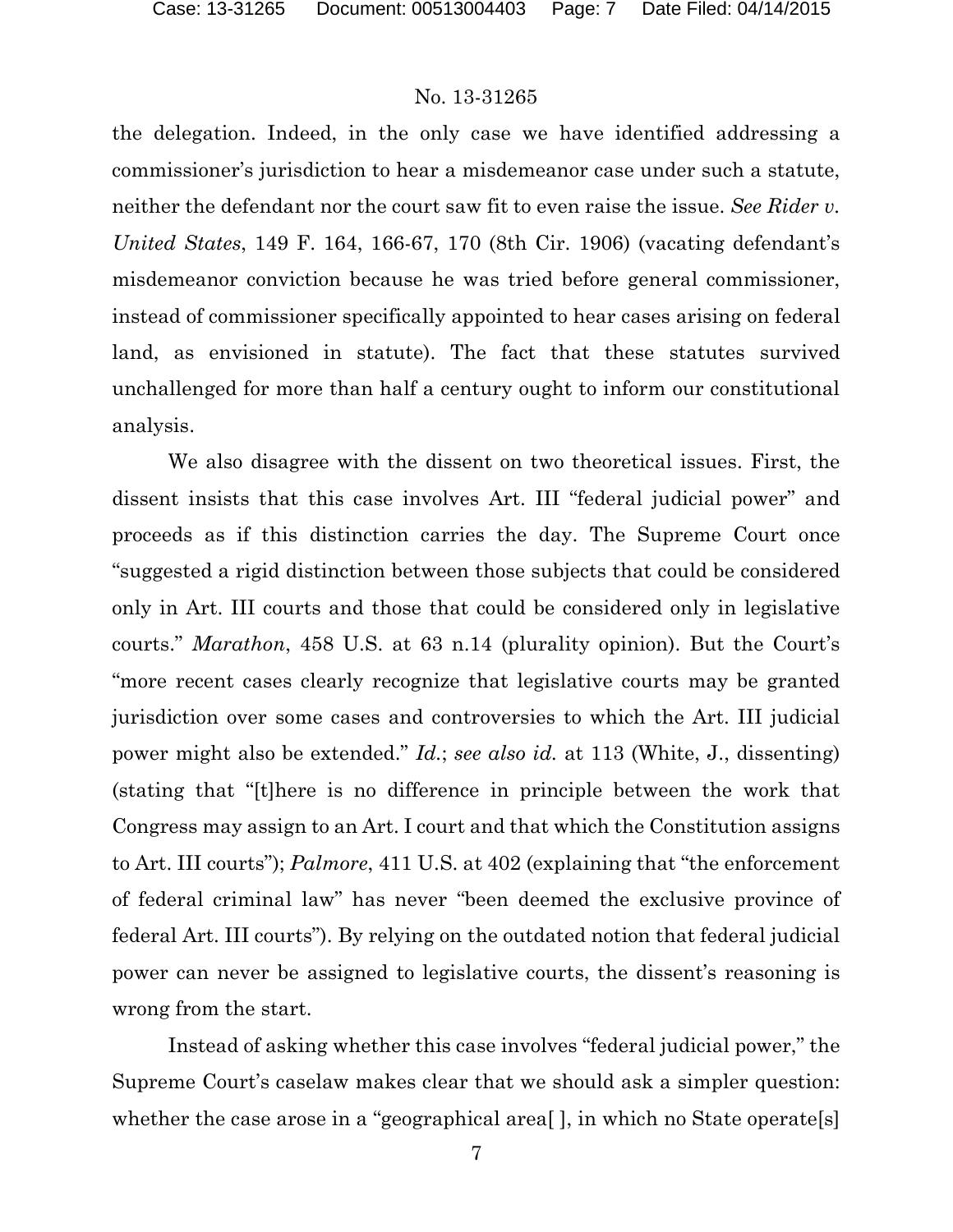#### No. 13-31265

as sovereign." *Marathon*, 458 U.S. at 64 (plurality opinion). The Constitution and the Supreme Court's caselaw define these areas. They include United States territories, the District of Columbia ("D.C."), Indian territories, and foreign areas over which the United States has jurisdiction to try American citizens by treaty. *See id.* at 65 & n.16.[11](#page-7-0) And, as we explained above, the Supreme Court has left no doubt that the geographical exception applies to all Clause 17 federal enclaves, not just D.C. *See supra* note 8. Because Hollingsworth's crime occurred in a Clause 17 federal enclave, Congress had the power to refer Hollingsworth's trial to a legislative court, regardless of the fact that the magistrate judge exercised federal judicial power that normally resides in the Art. III courts.

Second, the dissent argues that the federal magistracy is an "adjunct body." Of course, the magistrate judge did not act as an adjunct in this case; she exercised full judicial power over Hollingsworth's criminal trial. *See Stern v. Marshall*, 131 S. Ct. 2594, 2610-11 (2011) (explaining that a court that resolves all issues of law and fact, enters final judgment, and is reviewed under ordinary appellate standard "is no mere adjunct of anyone"). Thus the dissent must mean that the federal magistracy *should be* an adjunct body. The dissent's only justification for this argument is its assertion that the federal magistracy is "different in kind from Article I 'legislative courts.'" The dissent fails to explain how the federal magistracy is different in kind, and we discern

<span id="page-7-0"></span><sup>&</sup>lt;sup>11</sup> The exception can also apply to crimes arising on American ships on the high seas or in foreign waters, at least when Congress has expressly given admiralty jurisdiction to a nearby legislative court. *Compare id.* at 74 n.27 (explaining that the Court had recognized Congress's power to confer admiralty jurisdiction on "administrative tribunals"), *with United States v. Flores*, 289 U.S. 137, 149-150 (1933) (holding that United States' admiralty jurisdiction extended not only to the high seas, but also to American vessels in foreign waters).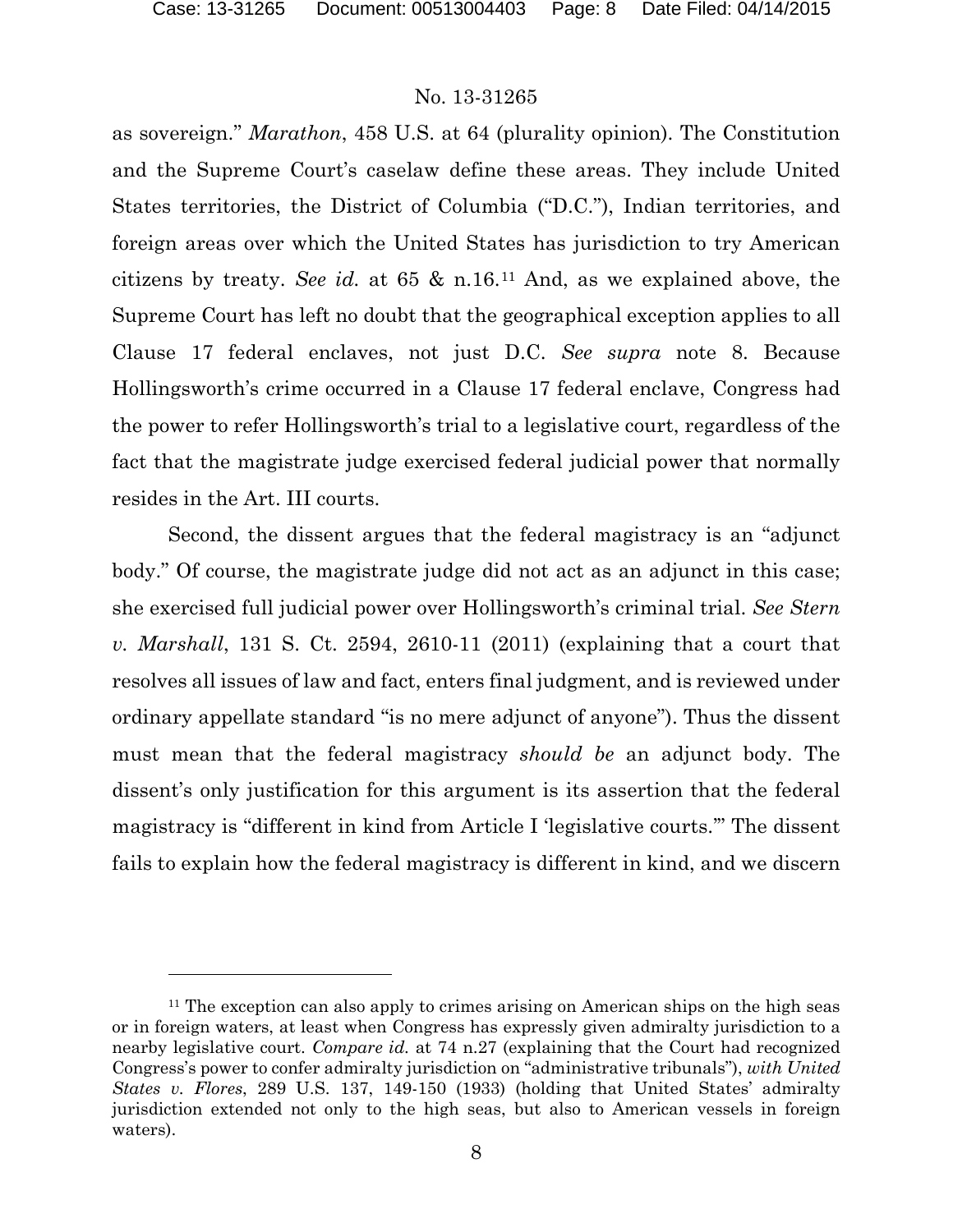#### No. 13-31265

nothing in the various statutes authorizing legislative courts to justify the claim.

It is true that magistrate judges are appointed by district courts,<sup>[12](#page-8-0)</sup> not by the President with the advice and consent of the Senate, as legislative and territorial judges often are.[13](#page-8-1) But magistrate judges are not the only legislative judges appointed by other federal agencies or officers,<sup>[14](#page-8-2)</sup> or even the only ones appointed by Art. III judges.[15](#page-8-3) Magistrate judges receive a salary that approaches that of some legislative judges,  $16$  and exceeds that of others.  $17$  And magistrate judges' terms of appointment and job protections are similar to those offered to other legislative judges.[18](#page-8-6) Magistrate judges have the professional competence and resources found in the legislative courts. We

<span id="page-8-0"></span><sup>12</sup> *See* 28 U.S.C. § 631(a) (authorizing appointment of magistrate judges by district courts).

<span id="page-8-1"></span><sup>13</sup> *See, e.g.*, D.C. Code § 11-1501(a) (providing that President appoints judges of the D.C. courts with advice and consent of the Senate); 10 U.S.C. § 942(b)(1) (same for judges of the Court of Appeals for the Armed Forces); 38 U.S.C. § 7253(6) (same for judges of the Court of Appeals for Veterans Claims); 48 U.S.C. § 1614(a) (same for judges of the District Court of the Virgin Islands).

<span id="page-8-2"></span><sup>14</sup> *See, e.g.*, 8 C.F.R. § 1003.1(a)(1) (providing that Attorney General appoints members of Board of Immigration Appeals); 41 U.S.C. § 7105(a)(2), (b)(2)(B) (providing that federal agencies appoint members of the Armed Services and Civilian Boards of Contract Appeals).

<span id="page-8-3"></span><sup>&</sup>lt;sup>15</sup> Certain Art. III judges may appoint legislative judges to the territorial courts when "necessary for the proper dispatch of the business of the ... court." 48 U.S.C.  $\S$  1614(a) (authorizing certain Art. III judges to appoint members of District Court of the Virgin Islands); *see also id.* at § 1424b(a) (same for Guam); *id.* at § 1821(b)(2) (same for Northern Mariana Islands).

<span id="page-8-4"></span><sup>16</sup> *Compare* 28 U.S.C. § 634(a) (allowing compensation for magistrate judges "equal to 92 percent of the salary of a judge of the district court"), *with, e.g.*, 48 U.S.C. § 1614(a) (setting Virgin Island judges' salary "at the rate prescribed for judges of the . . . district courts").

<span id="page-8-5"></span><sup>17</sup> *Compare* 28 U.S.C. § 634(a) (allowing basic compensation for magistrate judges of about \$180,000 as of 2014), *with* 5 U.S.C. § 5372a(b) (setting maximum, basic compensation for highest-paid member of Armed Services and Civilian Boards of Contract Appeals at about \$160,000 as of 2015).

<span id="page-8-6"></span><sup>18</sup> *Compare* 28 U.S.C. § 631(e) (setting magistrate judges' term at eight years), *and id.* § 631(i) (allowing removal "only for incompetency, misconduct, neglect of duty, or physical or mental disability"), *with, e.g.*, 10 U.S.C. § 942(b)(2), (c) (setting Court of Appeals for the Armed Forces terms at fifteen years, and allowing removal only for "neglect of duty," "misconduct," or "mental or physical disability"), and 48 U.S.C. § 1614(a) (setting Virgin Island District Court terms at ten years, and allowing removal "by the President for cause").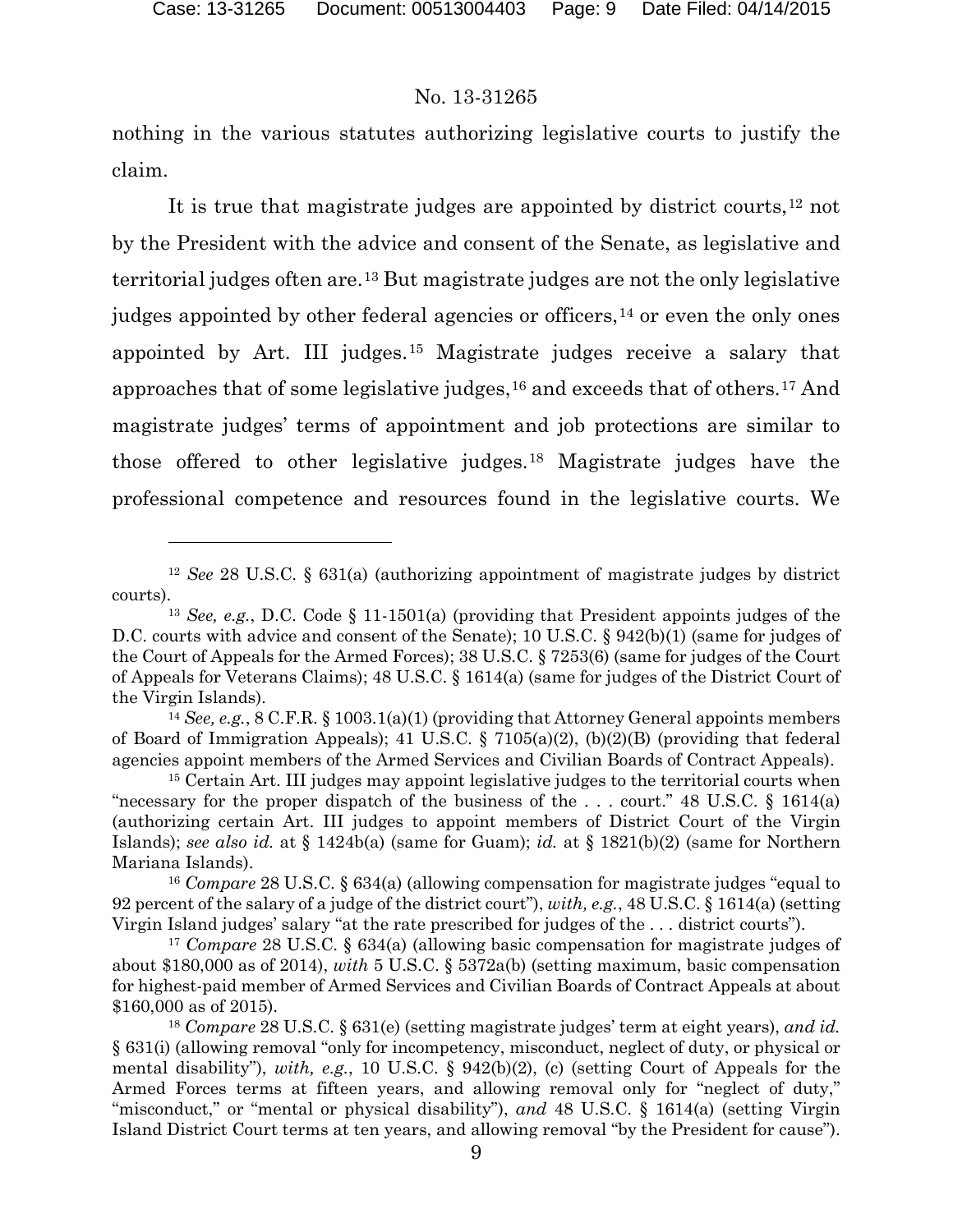#### No. 13-31265

discern no meaningful difference between the federal magistracy and the legislative courts. Indeed, because the federal magistracy's members are appointed by federal judges instead of the President or the President's appointees, we can have greater confidence in federal magistrate judges' ability to fairly exercise federal judicial power and to avoid diminution of the separation of powers. *Cf. Marathon*, 458 U.S. at 63-64 (plurality opinion) (explaining that legislative courts exception to Art. III did not threaten the separation of powers). The "differen[ce] in kind" that motivates our decision is Congress's "plenary authority" over Clause 17 federal enclaves. *Id.* at 75 (explaining that Congress's power over D.C. is "obviously different in kind from other broad powers conferred on Congress" in Article I).

The dissent contends that we overlook relevant Supreme Court opinions. But nothing in the cases the dissent refers to purports to overrule *Palmore*. Because *Palmore* remains good law, we do not understand the dissent's objection to our reliance on it, especially since its relevance here is so obvious.[19](#page-9-0) The cases the dissent refers to, including *CFTC v. Schor*, 478 U.S. 833 (1986), have much to say about Congress's attempts to assign a whole area *of law* to legislative courts. *See id.* at 853-54. They have little to say about Congress assigning cases that arise in a special *geographic* area to legislative courts. *Cf. Marathon*, 458 U.S. at 76 (plurality opinion) (explaining that *Palmore* did not mean that Congress could create legislative courts "in every area in which Congress may legislate," only that it could create legislative courts when it exercises plenary power "in limited geographic areas").

The dissent also raises several practical concerns about our decision. The dissent worries that "[f]ederal enclaves are neither few nor small." But the

<span id="page-9-0"></span><sup>&</sup>lt;sup>19</sup> Nor do we understand why the dissent accuses us of "leapfrog logic" for relying on *Paul*. Caselaw aggregates over time, and courts are tasked daily with applying the holdings of cases decided across decades or more.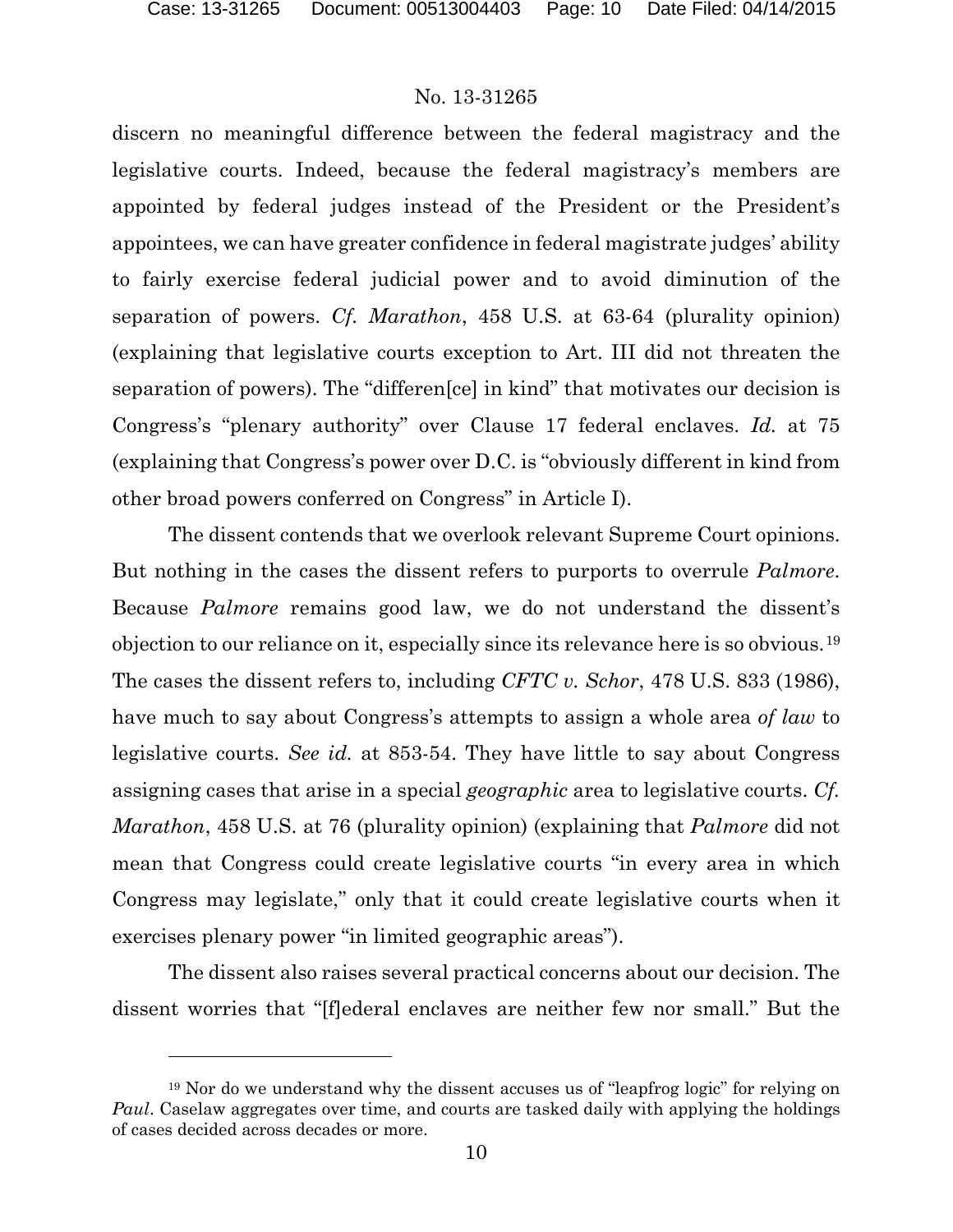#### No. 13-31265

Constitution does not empower us to decide how much federal land is too much. Rather, the Constitution leaves that decision to the Government and the State legislatures. *See* Clause 17 (authorizing Congress to exercise exclusive jurisdiction over lands purchased by Congress for military installations "and other needful Buildings," with "the Consent of the Legislature of the State in which the Same shall be").

The dissent also faults us for failing to identify a "limiting principle" that will restrain Congress from referring "federal criminal felony (even capital) cases that might arise in a federal enclave" to federal magistrate judges. There is no death penalty in D.C., but the legislative courts there frequently try defendants for serious felonies. *See, e.g.*, *McKnight v. United States*, 102 A.3d 284 (D.C. 2014) (upholding defendant's conviction in D.C. Superior Court for first-degree murder). If Congress may refer trials for crimes committed in D.C. to legislative judges, we do not understand why the dissent worries (hypothetically) about that happening in other Clause 17 federal enclaves. Of course, both in D.C. and elsewhere, Congress's power to refer trials to legislative courts may turn on whether the relevant federal statute relates to an issue of national concern, or to "matters of strictly local concern" like local criminal activity. *See Palmore*, 411 U.S. at 405-07.

The dissent contends that our decision will result in absurd consequences. It postulates that, where an oceanside federal enclave abuts state land, "whether a defendant has a right to be tried by an Article III judge will depend on which of the neighboring piers he is standing on." But whenever events occur along jurisdictional borders, courts must engage in jurisdictional line-drawing. To provide only one example, this court once held that the federal courts had concurrent jurisdiction with the state courts "if the crime charged . . . was committed on the ocean below the low-water mark." *Murray v. Hildreth*, 61 F.2d 483, 485 (5th Cir. 1932). It follows that, should a defendant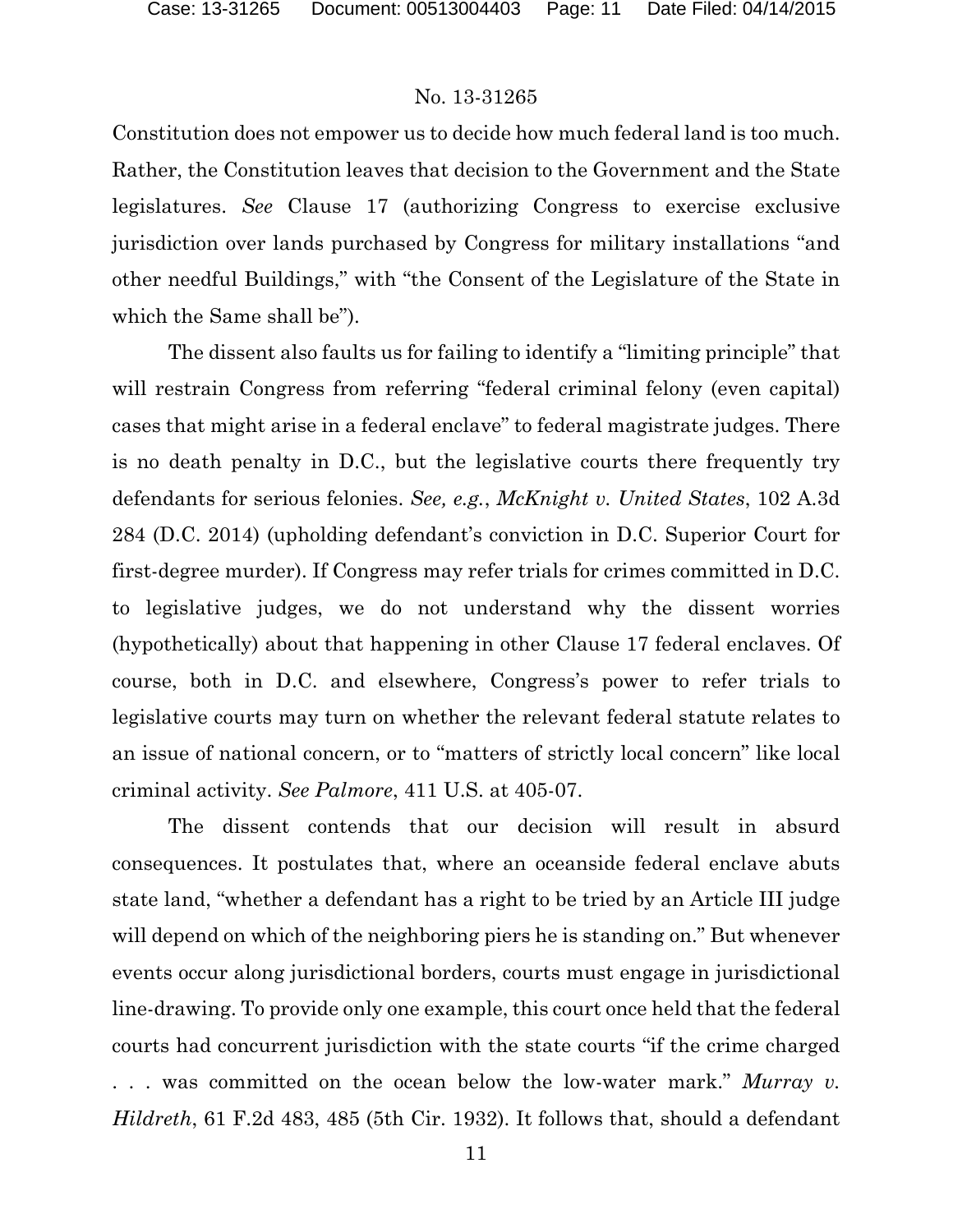#### No. 13-31265

commit a crime at high tide, just *above* the low-water mark, the federal courts could offer him no rescue. Jurisdiction often turns on just such narrow considerations.

#### II

Hollingsworth argues that his conviction should be overturned because he was denied the right to a jury trial. But it is well-established that those charged with petty offenses do not have a right to a jury trial. *See, e.g., Lewis v. United States*, 518 U.S. 322, 325-26 (1996) (explaining that there is no right to jury trial for petty offenses, and that crimes with a six month maximum prison term are presumed petty). Hollingsworth concedes that this argument is foreclosed by binding precedent.

We hold that Hollingsworth did not have a right to a jury trial.

#### **CONCLUSION**

For the reasons explained above, we AFFIRM the judgment of the district court.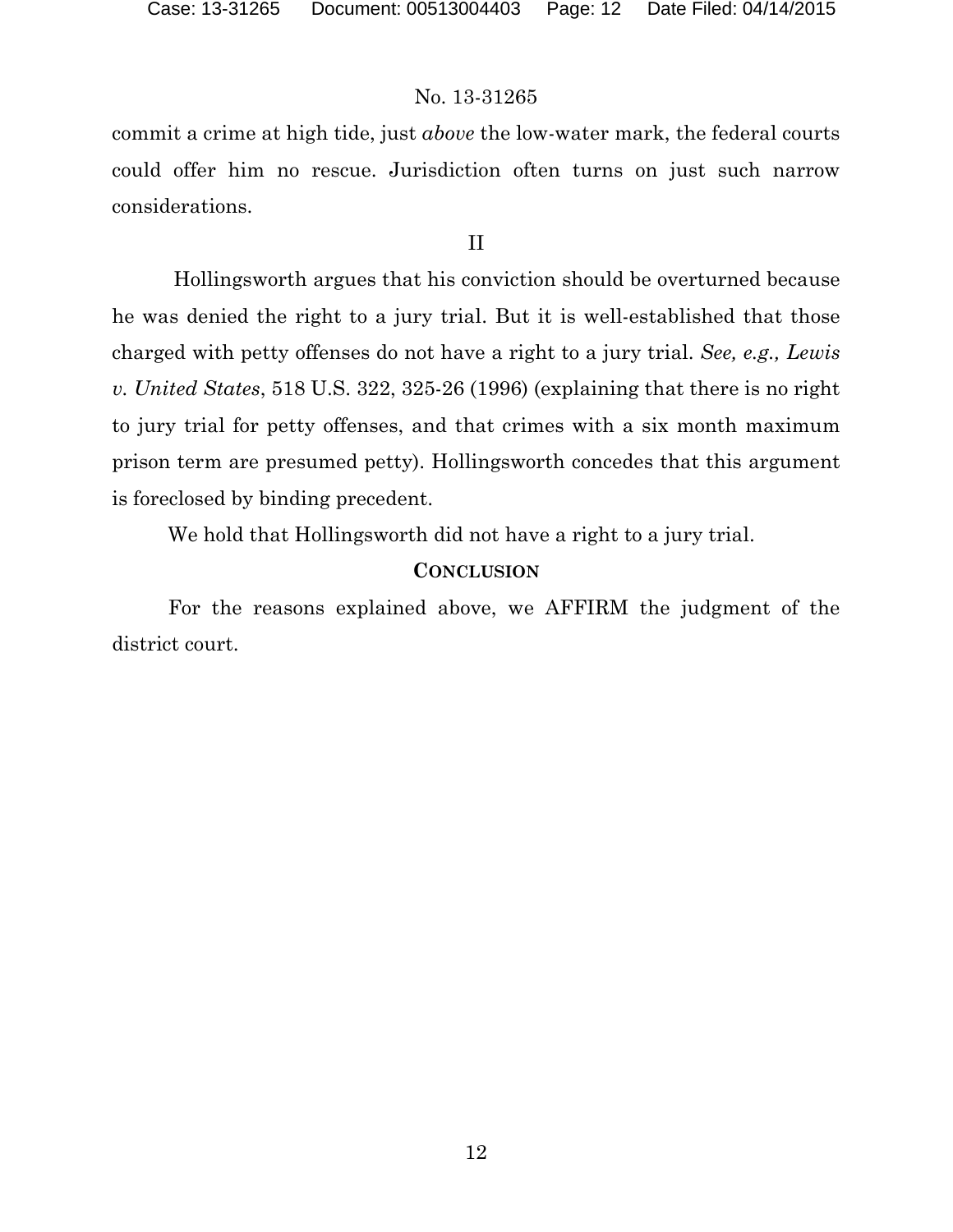PATRICK E. HIGGINBOTHAM, Circuit Judge, concurring:

With admiration for my colleague's dissent, and while my heart travels in its direction, I concur fully in Judge Clement's opinion. That we are addressing a petty offense is important. A person charged with a petty offense has no right to an indictment,<sup>[1](#page-12-0)</sup> no absolute right to counsel,<sup>[2](#page-12-1)</sup> and no right to a trial by jury.[3](#page-12-2) To my eyes, this reality enforces the power of the Congress over federal enclaves and simultaneously limits it.

 $\overline{a}$ 

<span id="page-12-0"></span><sup>&</sup>lt;sup>1</sup> Fed. R. Crim. P. 58(b)(1) ("The trial of a petty offense may also proceed on a citation or violation notice.").

<span id="page-12-2"></span><span id="page-12-1"></span><sup>2</sup> *See Argersinger* v. *Hamlin*, 407 U.S. 25, 37 (1972) ("[A]bsent a knowing and intelligent waiver, no person may be imprisoned for any [petty] offense, . . . unless he was represented by counsel at his trial.").

<sup>3</sup> *Lewis* v. *United States*, 518 U.S. 322, 323-24 (1996).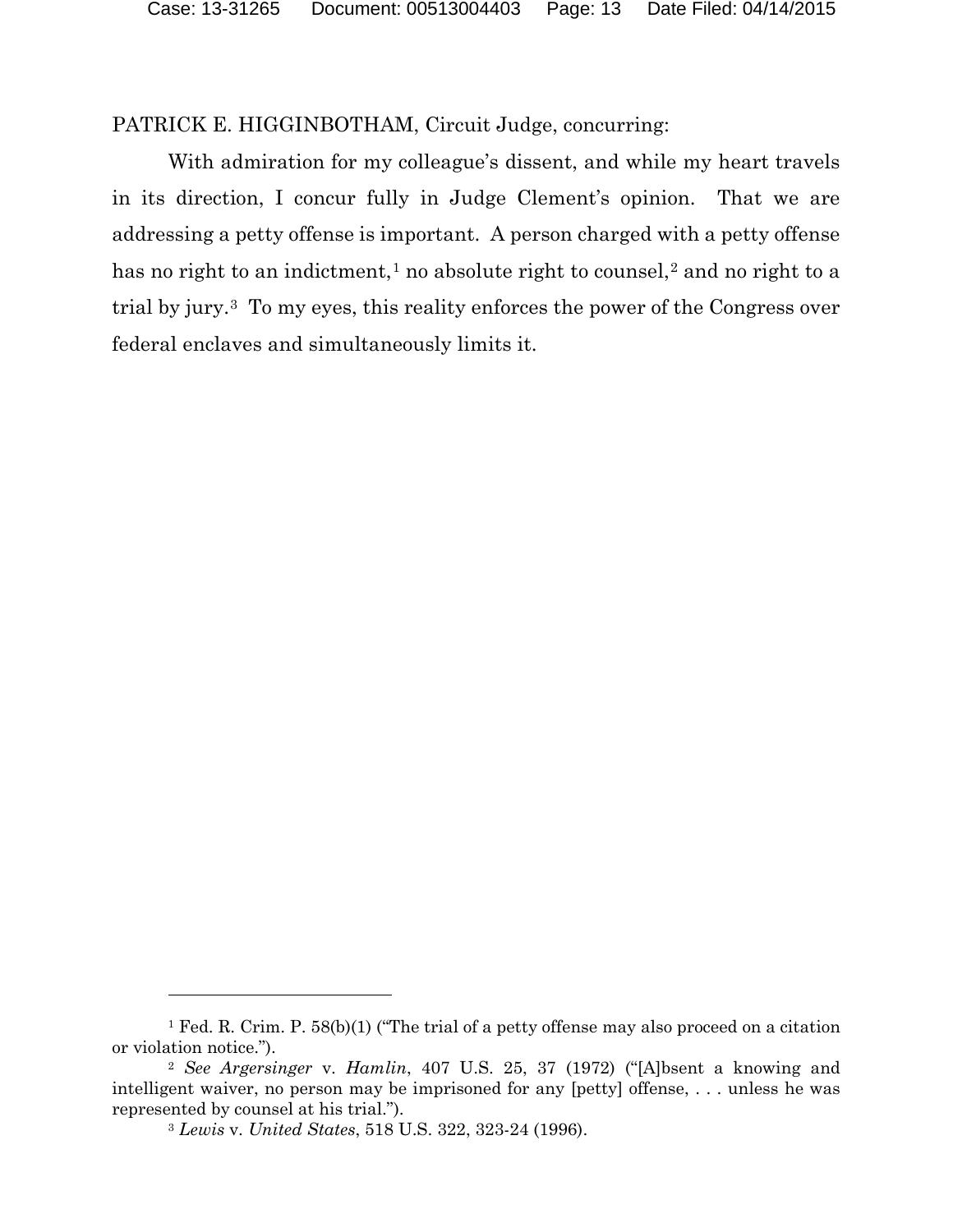STEPHEN A. HIGGINSON, Circuit Judge, dissenting:

 $\overline{a}$ 

"In all failures, the beginning is certainly the half of the whole." George Eliot, *Middlemarch* (1874). The failure I apprehend is incremental reassignment of federal judicial power. From the first Judiciary Act, magistrates (later "commissioners," presently "magistrate judges") have assisted federal district judges, the primary courts of original jurisdiction in the federal system.[1](#page-13-0) As assistants, the federal magistracy is an Article III adjunct body—joining in aid, indispensably and even magisterially—but always part of, and with delimited Article III jurisdiction and authority. That

<span id="page-13-0"></span><sup>1</sup> *See* Judiciary Act of 1789, ch. 20, § 33, 1 Stat. 73, 91 ("[F]or any crime or offence against the United States, the offender may, by any justice or judge of the United States, or by any justice of the peace, or other magistrate of any of the United States where he may be found agreeably to the usual mode of process against offenders in such state, and at the expense of the United States, be arrested, and imprisoned or bailed, as the case may be, for trial before such court of the United States as by this act has cognizance of the offence."); Act of March 2, 1793, ch. 22, § 4, 1 Stat. 333, 334 ("[B]ail for appearance in any court of the United States . . . may be taken by any judge of the United States . . . and by any person having authority from a circuit court, or the district courts of Maine or Kentucky to take bail; which authority . . . may [be] give[n] to one or more discreet persons learned in the law . . . ."); Act of March 1, 1817, ch. 30, 3 Stat. 350 ("[T]he commissioners who now are, or hereafter may be, appointed by virtue of the act, entitled 'An act for the more convenient taking of affidavits and bail in civil causes, depending in the courts of the United States,' are hereby authorized to take affidavits and bail in civil causes, to be used in the several district courts of the United States . . . .").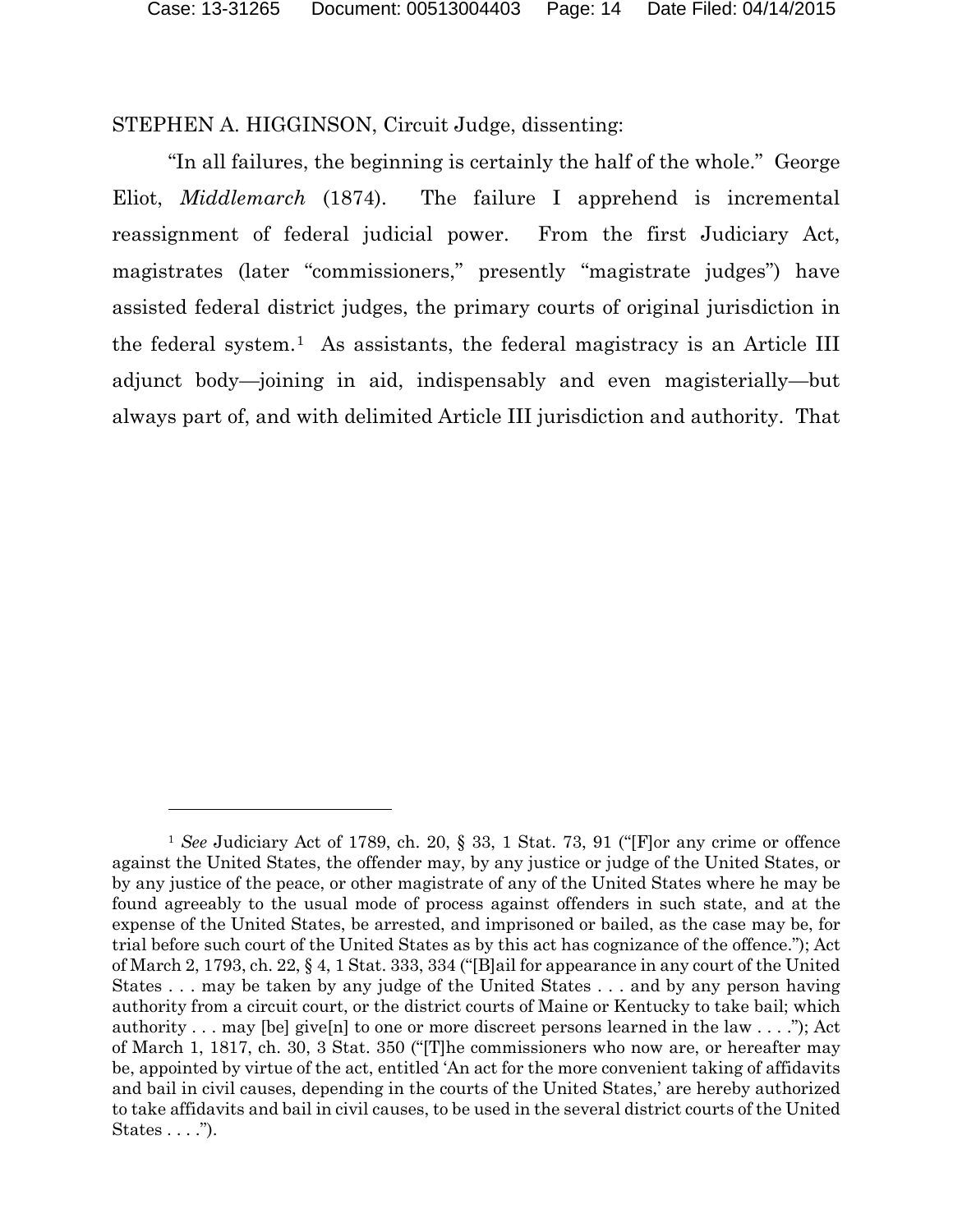#### No. 13-31265

is true statutorily,<sup>[2](#page-14-0)</sup> historically,<sup>[3](#page-14-1)</sup> and doctrinally,<sup>[4](#page-14-2)</sup> and is so constitutionally. U.S. Const. art. III, § 1 ("The judicial power of the United States shall be vested

<span id="page-14-2"></span><span id="page-14-1"></span><sup>3</sup> Indeed, no congressional intent exists until 1996 to support as a constitutionally delegable responsibility the right to fully try federal criminal misdemeanor offenses over a defendant's objection. And no congressional intent exists, *ever, at all,* for using the Enclave Clause of Article I as authority to so empower magistrate judges. *See, e.g.*, *To Abolish the Office of United States Commissioner, to Establish in Place Thereof Within the Judicial Branch of the Government the Office of the United States Magistrate, and for Other Purposes: Hearing on S. 945, H.R. 5502, H.R. 8277, H.R. 8520, H.R. 8932, H.R. 9970, and H.R. 10841 Before the Subcomm. No. 4 of the H. Comm. on the Judiciary*, 90th Cong. 62 (1968) (statement of Warren Christopher, Deputy Att'y Gen. of the United States) ("[T]he performance of judicial functions by the magistrates would be entirely under the control of Article III judges. In fact, the magistrates themselves would function within the judicial branch, as satellite tribunals to the Article III courts."); H.R. Rep. No. 94-1609, at 4 (1976) ("When the Congress enacted the Magistrates Act in 1968 . . . it created a system of full-time and part-time judicial officers who would perform various judicial duties under the supervision of the district courts in order to assist the judges of these courts in handling an ever-increasing caseload."); *id.* at 11 ("The judge is given the widest discretion to 'accept, reject or modify' the findings and recommendation proposed by the magistrate, including the power to remand with instructions. Thus, it will be seen that under subparagraph (B) and (C) the ultimate adjudicatory power over dispositive motions, habeas corpus, prisoner petitions and the like is exercised by a judge of the court after receiving assistance from and the recommendation of the magistrate."); *see also* Linda J. Silberman, *Masters and Magistrates Part II: The American Analogue*, 50 N.Y.U. L. Rev. 1297, 1303-05 (1975) (explaining that the creation of magistrates was prompted by "the need for assistance to judges" and that "[t]he jurisdiction being exercised [by magistrate judges] is clearly that of the article III federal district court, and the article III judge directly controls the magistrate's powers" (footnote omitted)); Admin. Office of the U.S. Courts, *A Guide to the Legislative History of the Federal Magistrate Judges System* 21 (1995) ("The Senate report [regarding the 1976 Amendments to the Federal Magistrates Act] noted that without the assistance furnished by magistrates in handling additional duties for the court, district judges would have to devote a 'substantial' portion of their time to various procedural matters rather than to trying cases.").

<span id="page-14-0"></span><sup>2</sup> 28 U.S.C. § 636(b)(4) ("Each district court shall establish rules pursuant to which the magistrate judges shall discharge their duties."); *id.* § 636(b)(1)(B) ("[A] judge may also designate a magistrate judge to conduct hearings, including evidentiary hearings, and to submit to a judge of the court proposed findings of fact and recommendations for the disposition, by a judge of the court ...."); *id.* § 636(c)(4) ("The court may, for good cause shown on its own motion, or under extraordinary circumstances shown by any party, vacate a reference of a civil matter to a magistrate judge under this subsection."). *Compare* 18 U.S.C. § 3401(a) ("When specially designated to exercise such jurisdiction by the district court or courts he serves, any United States magistrate judge shall have jurisdiction to try persons accused of, and sentence persons convicted of, misdemeanors committed within that judicial district."), *with id.* § 3401(b) ("Any person charged with a misdemeanor, *other than a petty offense* may elect, however, to be tried before a district judge for the district in which the offense was committed." (emphasis added)).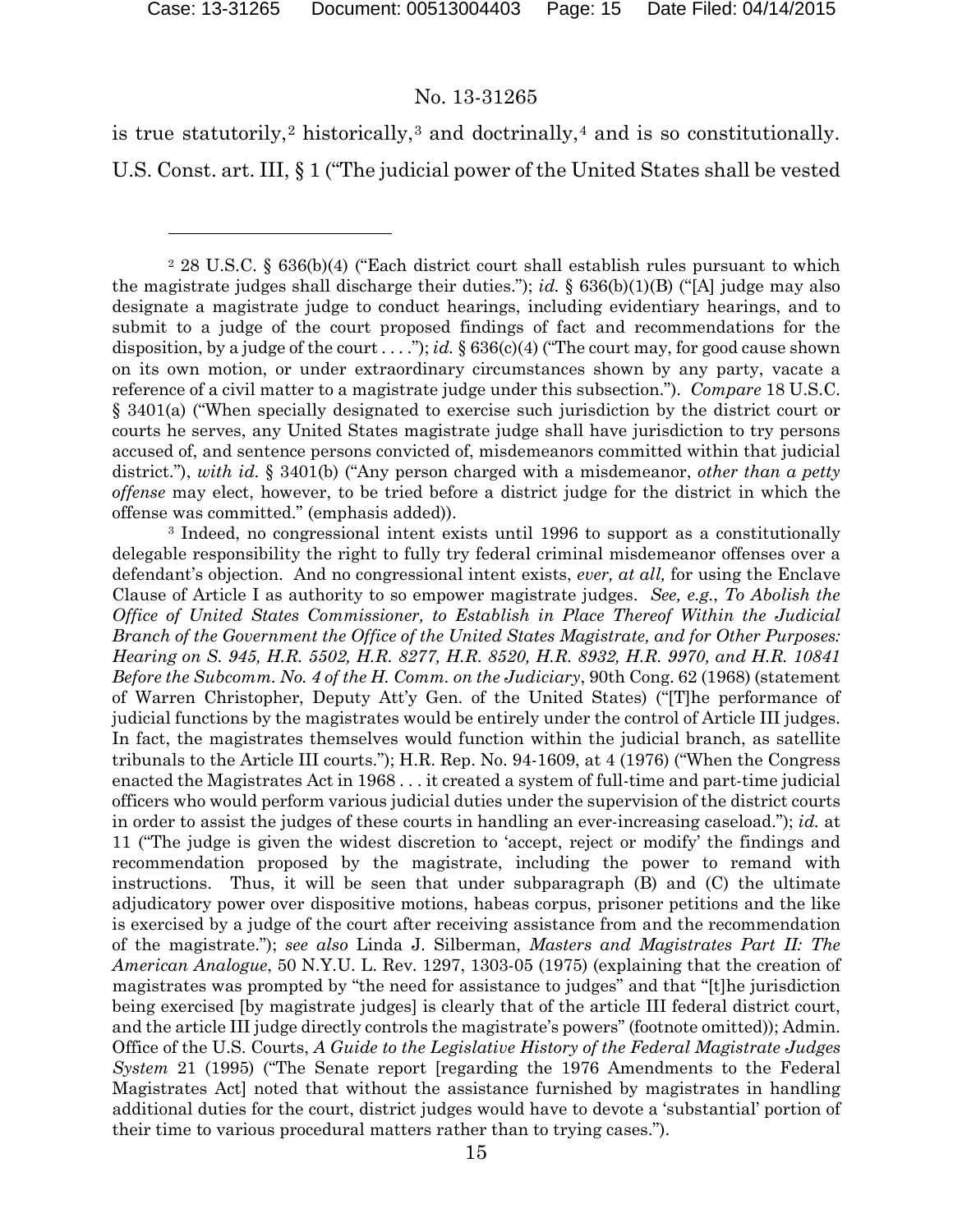#### No. 13-31265

in one Supreme Court, and in such inferior courts as the Congress may, from time to time, ordain and establish. The judges, both of the Supreme and inferior courts, shall hold their offices during good behaviour; and shall, at stated times, receive for their services, a compensation, which shall not be diminished during their continuance in office."). For that reason, I do not agree that our federal magistracy is an Article I court system with *Palmore* equivalence to congressional court systems over federal territories and the District of Columbia, available constitutionally, as the majority contemplates,

<sup>4</sup> *See, e.g.*, *Wingo v. Wedding*, 418 U.S. 461, 469-70 (1974) (finding that the Federal Magistrates Act did *not* authorize magistrates to hold habeas corpus evidentiary hearings and explaining that "although the Act gives district judges broad authority to assign a wide range of duties to magistrates, Congress carefully circumscribed the permissible scope of assignment to only 'such additional duties as are not inconsistent with the Constitution and laws of the United States'" (quoting 28 U.S.C. § 636(b))); *United States v. Raddatz*, 447 U.S. 667, 681, 683 (1980) (holding that the district court's referral of a motion to suppress to a magistrate did not violate Article III "so long as the ultimate decision is made by the district court," and explaining that "Congress was alert to Art. III values concerning the vesting of decisionmaking power in magistrates. Accordingly, Congress made clear that the district court has plenary discretion whether to authorize a magistrate to hold an evidentiary hearing and that the magistrate acts subsidiary to and only in aid of the district court. Thereafter, the entire process takes place under the district court's total control and jurisdiction."); *Gomez v. United States*, 490 U.S. 858, 871-72 (1989) (finding that the Federal Magistrates Act's "additional duties" clause did *not* permit magistrates to conduct jury selection in felony trials without consent and explaining that "the carefully defined grant of authority to conduct trials of civil matters and of minor criminal cases [subject to special assignment, consent of the parties, and judicial review] should be construed as an implicit withholding of authority to preside at a felony trial. The legislative history, with its repeated statements that magistrates should handle subsidiary matters to enable district judges to concentrate on trying cases, and its assurance that magistrates' adjudicatory jurisdiction had been circumscribed in the interests of policy as well as constitutional constraints, confirms this inference." (footnotes omitted)); *Peretz v. United States*, 501 U.S. 923, 937 (1991) (distinguishing *Gomez* on the basis of consent and holding that when a defendant consents, the magistrate has jurisdiction to perform jury selection in a felony trial, finding no Article III structural protections implicated where the district court maintains "total control and jurisdiction" (internal citation and quotation marks omitted)). *See generally Crowell v. Benson*, 285 U.S. 22, 61-65 (1932) (approving statutory regime that allowed the United States Employees' Compensation Commission to make initial fact-finding, but requiring substantial oversight by Article III judges, who must decide "fundamental or jurisdictional facts" de novo).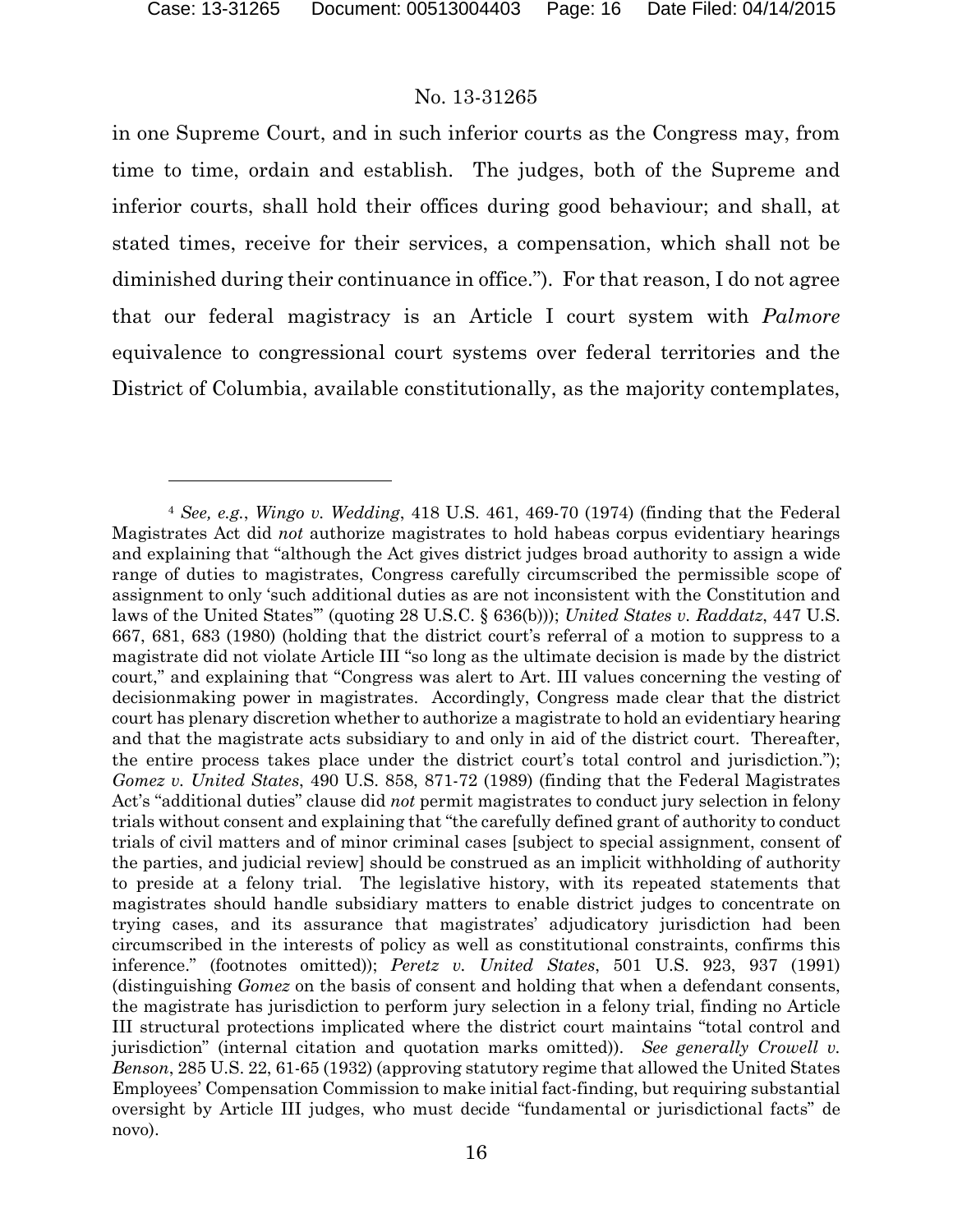## No. 13-31265

to exercise federal judicial power outside of Article III, and regardless of party consent.[5](#page-16-0)

Instead, I would reiterate that the federal magistracy has been a longstanding adjunct body to Article III "constitutional courts," different in kind from Article I "legislative courts," to use the time-tested distinction set forth by Chief Justice Marshall in *American Insurance Co. v. 356 Bales of Cotton*, 26 U.S. 511, 512 (1828). At least as to constitutional courts whose life tenure and protected salaries give Article III its structural independence, judicial power flows through circuity that is a closed loop. *See* James E. Pfander, *Article I Tribunals, Article III Courts, and the Judicial Power of the United States*, 118 Harv. L. Rev. 643, 672 (2004) ("Article III creates an independent judicial department with a single Supreme Court to which all other federal courts, if any, must remain inferior. The familiar pyramidal shape of the judicial department flows from the combined requirements of unity, supremacy, and inferiority, and precludes Congress from establishing an independent set of courts invested with a portion of the judicial power and free from ultimate oversight in the Supreme Court.").

Notably, Congress has the power not only to make "all laws which shall be necessary and proper for carrying into execution [its own] foregoing powers" (hence laws establishing bankruptcy, immigration, and military tribunals, whose adjudicative powers exist alongside constitutional courts, often reviewed by them), but also, significantly, "all laws which shall be necessary and proper for carrying into execution . . . all other powers vested by this Constitution in the government of the United States, or in any department or officer thereof." U.S. Const. art. I, § 8, cl. 18. Constitutional courts are

<span id="page-16-0"></span><sup>5</sup> Supreme Court's precedent, *see, e.g. Baldwin v. New York*, 399 U.S. 66, 68 & n.5 (1970), instructs that persons accused of petty offenses, not considered "crimes" at common law, have no due process right to be tried by a jury of their peers. On that point, I concur.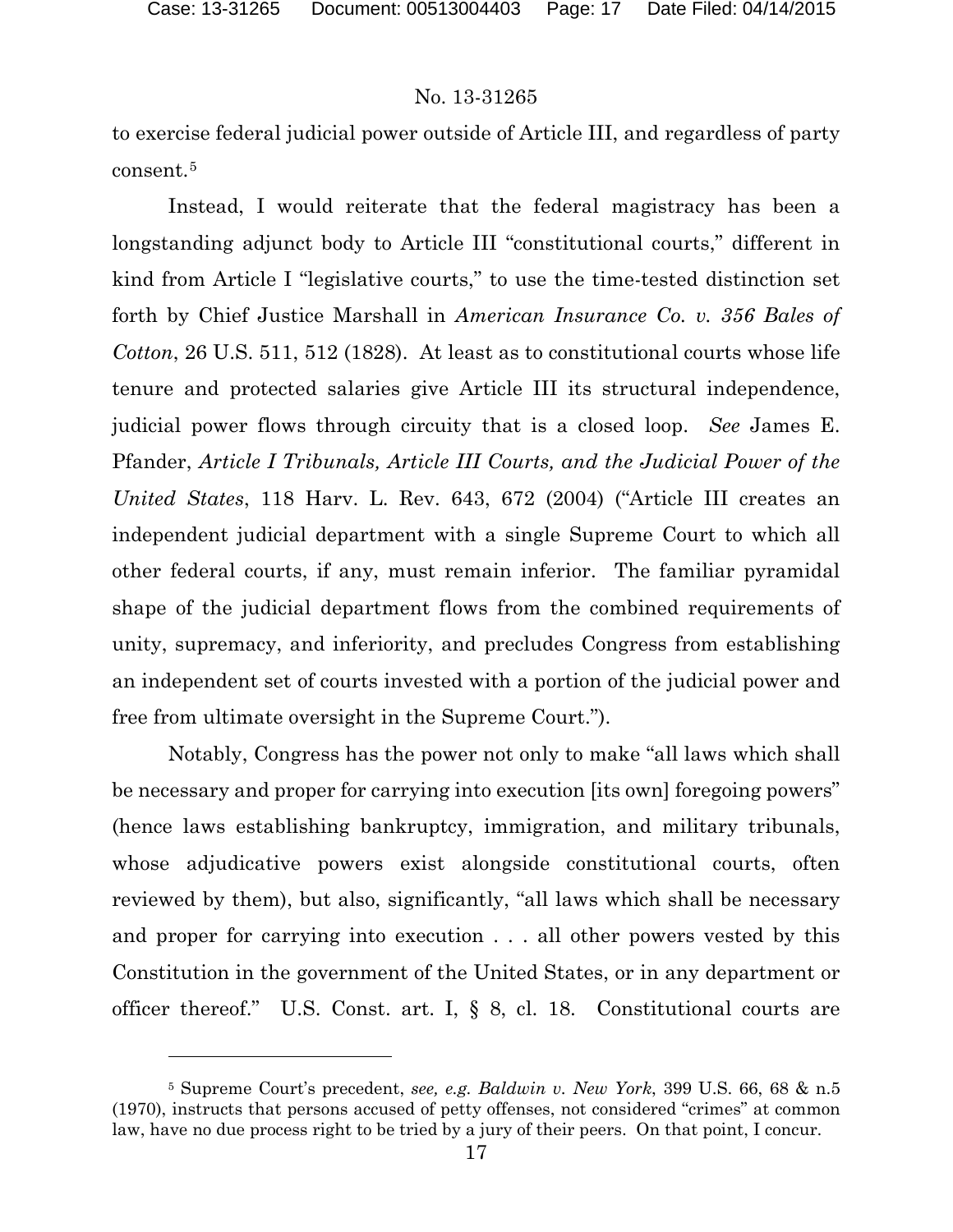## No. 13-31265

comprised of "principal officers," and our federal magistracy assisting them is proper congressional objective to effectuate "other powers" reposed in Article III. *See McCulloch v. Maryland*, 17 U.S. 316 (1819).

Finding constitutional birthright in Article I, Section 8, Clause 18's "other powers" phrase—instead of Clause 17's Seat of Government Clause or its Enclave Clause enhancement of Article I powers—enhances Article III courts' discretion to refer matters to the federal magistracy for preliminary review and a recommended decision. *See Mathews v. Weber*, 423 U.S. 261, 270- 71 (1976). Indeed, as Congress has revised and expanded matters that may be so referred, the Supreme Court repeatedly has tested each subsequent delegation, when there is no consent, according to one constant principle, namely, that case-dispositive matters may be handled by magistrate judges provided that Article III district courts retain full and ultimate authority "to make an informed, final determination" of the case. See United States v. *Raddatz*, 447 U.S. 667, 682-83 (1980).[6](#page-17-0) 

<span id="page-17-0"></span><sup>6</sup> Well-developed non-delegation caselaw has been applied to the distinctive Article III role of our federal magistracy over half a dozen times by the Supreme Court, *see, e.g.*, *supra* note 4, as well as by our court. *See, e.g.*, *United States v. Johnston*, 258 F.3d 361 (5th Cir. 2001) (holding that a consensual delegation of the final judgment in a federal prisoner's motion to vacate conviction or sentence to a magistrate judge violated the Constitution); *Hill v. City of Seven Points*, 230 F.3d 167 (5th Cir. 2000) (holding that a post-consent reference order signed by the district judge was required to vest authority in a magistrate judge for disposition of a summary judgment motion); *Puryear v. Ede's Ltd.*, 731 F.2d 1153 (5th Cir. 1984) (holding that referrals of civil matters to magistrates pursuant to 28 U.S.C. § 636(c) are constitutional "[f]or essentially the reasons stated by our sister circuits"). Yet the majority opinion gives this caselaw of ours no reference, jumping back over half a century of doctrinal turbulence applicable to legislative courts to the Supreme Court's most permissive precedent in *Palmore v. United States*, 411 U.S. 389 (1973). Even making that span, the majority must also use leapfrog logic connecting *Palmore*, a case addressing Congress's creation of an "entirely new court system" in the District of Columbia "with functions essentially similar to those of the local courts found in the 50 States of the Union," 411 U.S. at 409, to a decision a decade earlier, *Paul v. United States*, 371 U.S. 245 (1963), a case addressing California's attempt to enforce price regulations on milk sold at military installations. Second, the majority cites broadly to *Northern Pipeline Construction Co. v. Marathon Pipe Line Co.*, 458 U.S. 50 (1982) (declaring *un*constitutional Congress's broad grant of jurisdiction to bankruptcy judges over all civil proceedings arising under, or arising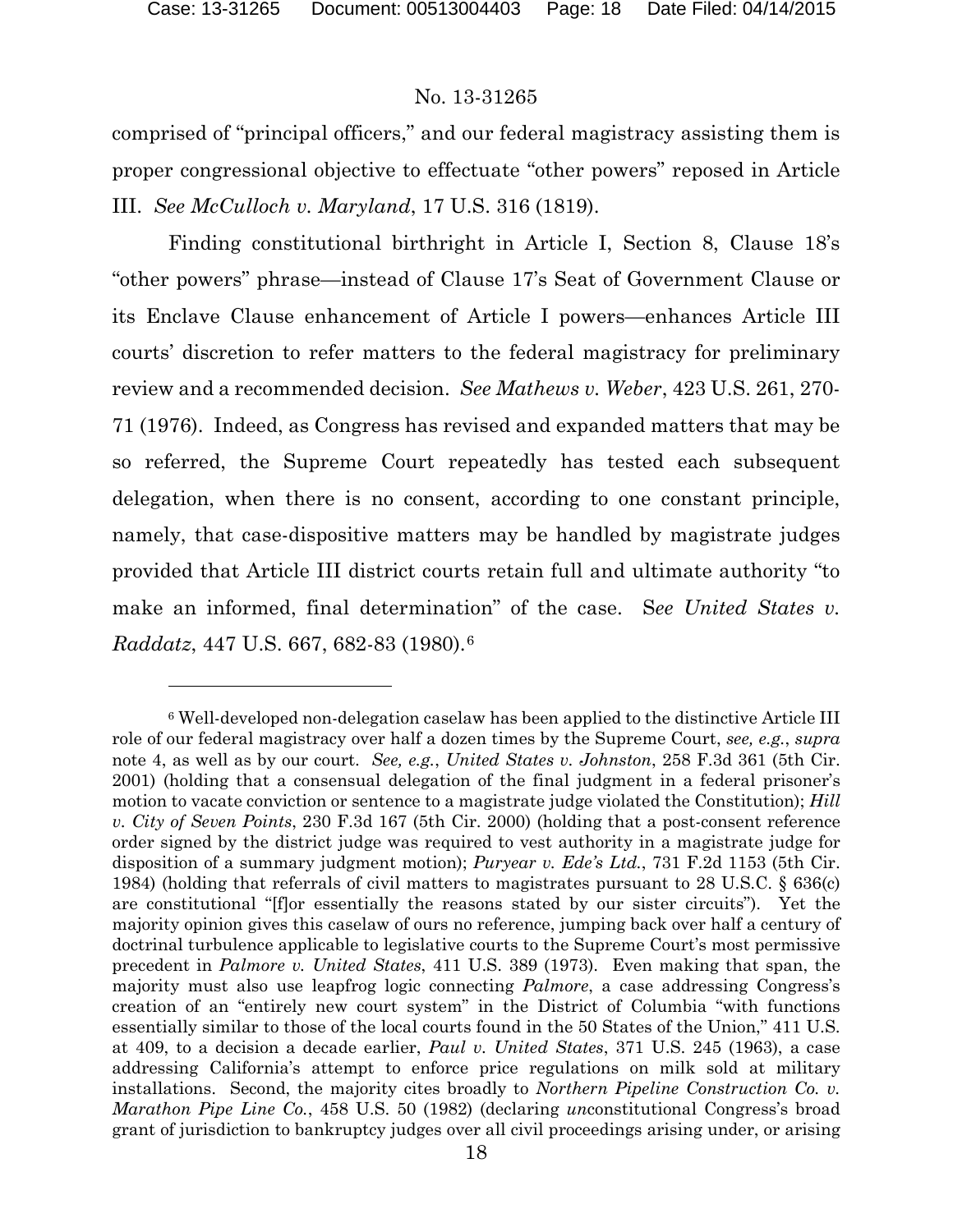#### No. 13-31265

Section 3401(b)'s diversion of core federal judicial power to try an accused over objection through conviction, and then also to sentence a convicted defendant to prison, subject only to appeals to district judges now reviewing with identical, often considerable, deference given by circuit courts, infringes the "total control and jurisdiction" constitutional courts must exercise over federal criminal trials. *Raddatz*, 447 U.S. at 681-83. As the majority decides, the Article III adjunct has become the Article I judge, at least in any relevant constitutional adjudicatory sense. There may be efficiencies to this arrangement, though the legislative history offers no showing that criminal trials are overburdening constitutional courts. Regardless, the Supreme Court has not shown solicitude to workload as a basis to pass off the essential attributes of power assigned to other branches of our government. *See Clinton v. City of New York*, 524 U.S. 417, 447-49 (1998); *I.N.S. v. Chadha*, 462 U.S.

in or related to cases under, Title 11), yet only determinatively to its dissent for the proposition that there is no principled difference between the work that Congress may assign to Article I courts and that which must be assigned, constitutionally, to Article III courts. Indeed, the Court in *Marathon* (1) explicitly disclaims the "ad hoc balancing" approach implicit in the majority's reasoning—that "petty offenses" are less significant, *id.* at 70 n.25; (2) highlights that *Palmore* is limited to the "unique" District of Columbia and "territories outside the States" which are "specialized areas having particularized needs," *id.* at 75-76 (internal quotation marks omitted); (3) reinforces Congress's power to create Article III adjuncts—performing "limited adjudicatory functions" and operating within Article III restrained by the requirement that Article III courts retain "the essential attributes of the judicial power," *id.* at 77 n.29 (quoting *Crowell*, 285 U.S. at 51); and (4) crucially, in the Court's only discussion of the Federal Magistrates Act, the Court vindicates *Raddatz*'s principle that "the ultimate decision [would be] made by the district court," *id.* at 79-83 & n.33 (quoting *Raddatz*, 447 U.S. at 683). Finally, the majority overlooks subsequent, limiting legislative court caselaw, above all *Commodity Futures Trading Comm'n v. Schor*, 478 U.S. 833 (1986), whose multifaceted test likely is not met by full criminal trial authority exercised here, even if magistrate judges were, as I strongly contend they are not, Article I legislative courts. *See generally* Judith Resnik, *"Uncle Sam Modernizes His Justice": Inventing the Federal District Courts of the Twentieth Century for the District of Columbia and the Nation*, 90 Geo. L.J. 607, 638 (2002) (noting the personal as well as structural components of *Schor*'s otherwise "forgiving balancing test").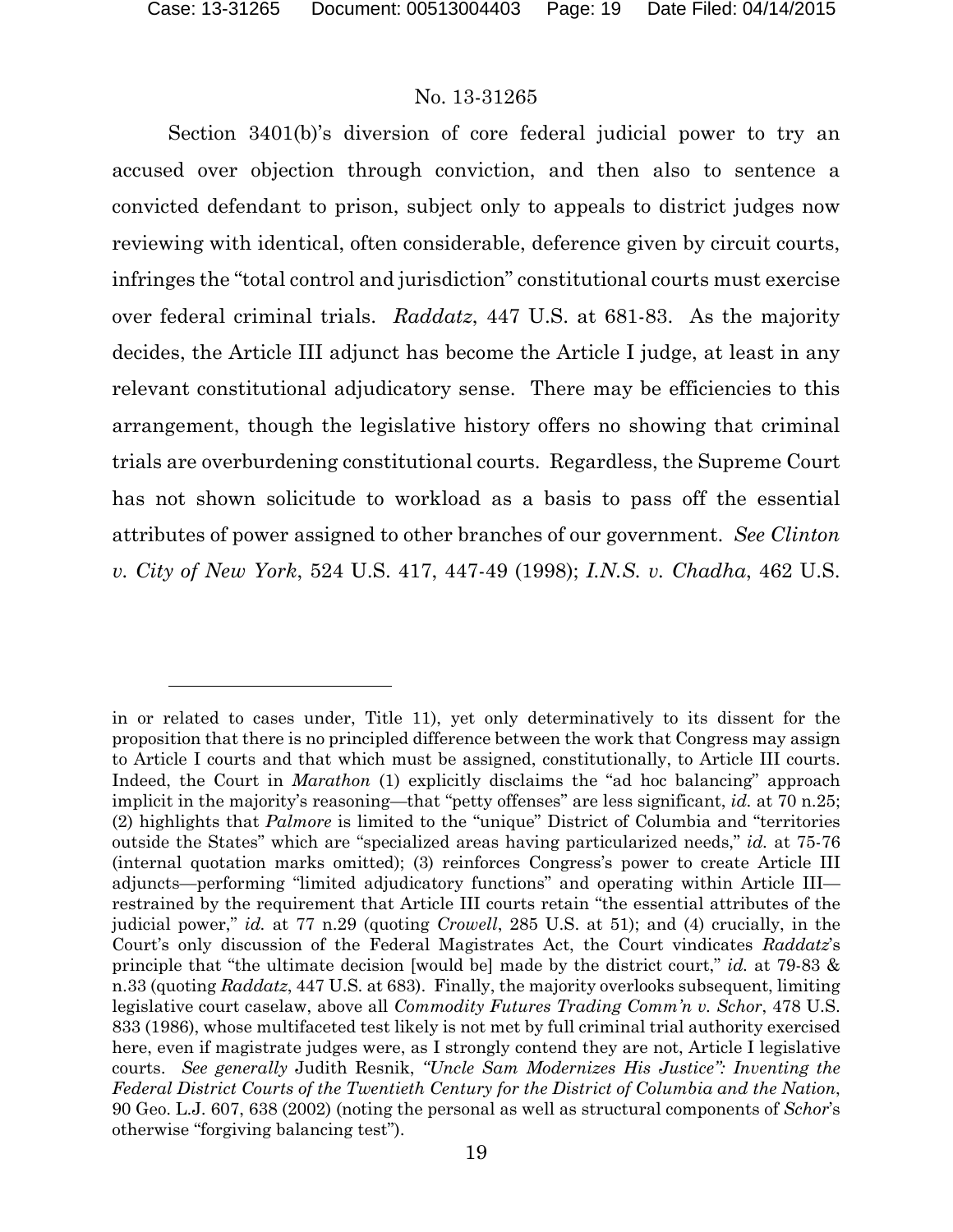l

#### No. 13-31265

919, 944-59 (1983).[7](#page-19-0) Finally, the implications of the majority opinion's reliance on half-century old legislative court precedent, instead of the Supreme Court's more recent, half-dozen cases calibrating Article III judicial power referred to magistrate judges, are far-reaching, acknowledging that Congress could expand an Article I magistracy alongside and independent of Article III federal district courts to try federal criminal felony (even capital) cases that might arise in a federal enclave.[8](#page-19-1) Federal enclaves are neither few nor small, and no

<span id="page-19-0"></span><sup>7</sup> The Supreme Court's non-delegation doctrine applied to the political branches parallels the *Raddatz* principle emphasizing retained and final determining authority. *See Mistretta v. United States*, 488 U.S. 361, 393-97 (1989) (Congress may delegate the power to promulgate sentencing guidelines to an independent sentencing commission within the judicial branch, but Congress retains power to revoke or amend any or all of the guidelines).

<span id="page-19-1"></span><sup>&</sup>lt;sup>8</sup> The majority limits its holding that Article III magistrate judges are in fact Article I enclave courts as they preside over petty offense trials of cases arising in federal land acquired pursuant to Clause 17, yet the majority refers to non-Clause 17 "federal enclaves" throughout its opinion. In support of its historical conclusion, the majority claims that Congress referred misdemeanor trial authority to the federal magistracy in numerous statutes from 1894 until 1948. The cited statutes pertain to non-Clause 17 federal land, mostly national parks. *See Collins v. Yosemite Park & Curry Co.*, 304 U.S. 518, 529-30 (1938) (explaining that Clause 17 is "not the sole authority for the acquisition of jurisdiction" and noting that "[t]he United States has large bodies of public lands. These properties are used for forests, parks, ranges, wild life sanctuaries, flood control, and other purposes which are not covered by Clause 17."). As the majority points out, the first commissioner position was authorized for Yellowstone National Park, which was under exclusive federal jurisdiction though not acquired pursuant to Clause 17. *See* Admin. Office of the U.S. Courts, *A Guide to the Legislative History of the Federal Magistrate Judges System* 2 (1995); *Yellowstone Park Transp. Co. v. Gallatin Cnty.*, 31 F.2d 644, 645 (1929); *Collins*, 304 U.S. at 529-30. It is also important to note that the Act of October 9, 1940 conferred trial jurisdiction, *subject to the consent of the defendant*, to United States commissioners over petty offenses that were committed "in any place over which the Congress has exclusive power to legislate or over which the United States has concurrent jurisdiction . . . ." Act of October 9, 1940, ch. 785, 54 Stat. 1058. Again, this was not limited to Clause 17 federal enclaves, and this Act became the basis for the current magistrate judge system. *See* 28 U.S.C. § 636(a)(1) (giving U.S. magistrate judges "all powers and duties conferred or imposed upon United States commissioners").

Adding another layer of incongruity, the statute under which Hollingsworth was convicted, 18 U.S.C. § 113, applies to "the special maritime and territorial jurisdiction of the United States," which includes much more than Clause 17 federal property. *See* 18 U.S.C. § 7 (defining the "special maritime and territorial jurisdiction of the United States" as including, among other things: "[t]he high seas [and] any other waters within the admiralty and maritime jurisdiction of the United States;" vessels, aircrafts, and space vehicles owned by the United States; "lands reserved or acquired for the use of the United States, and under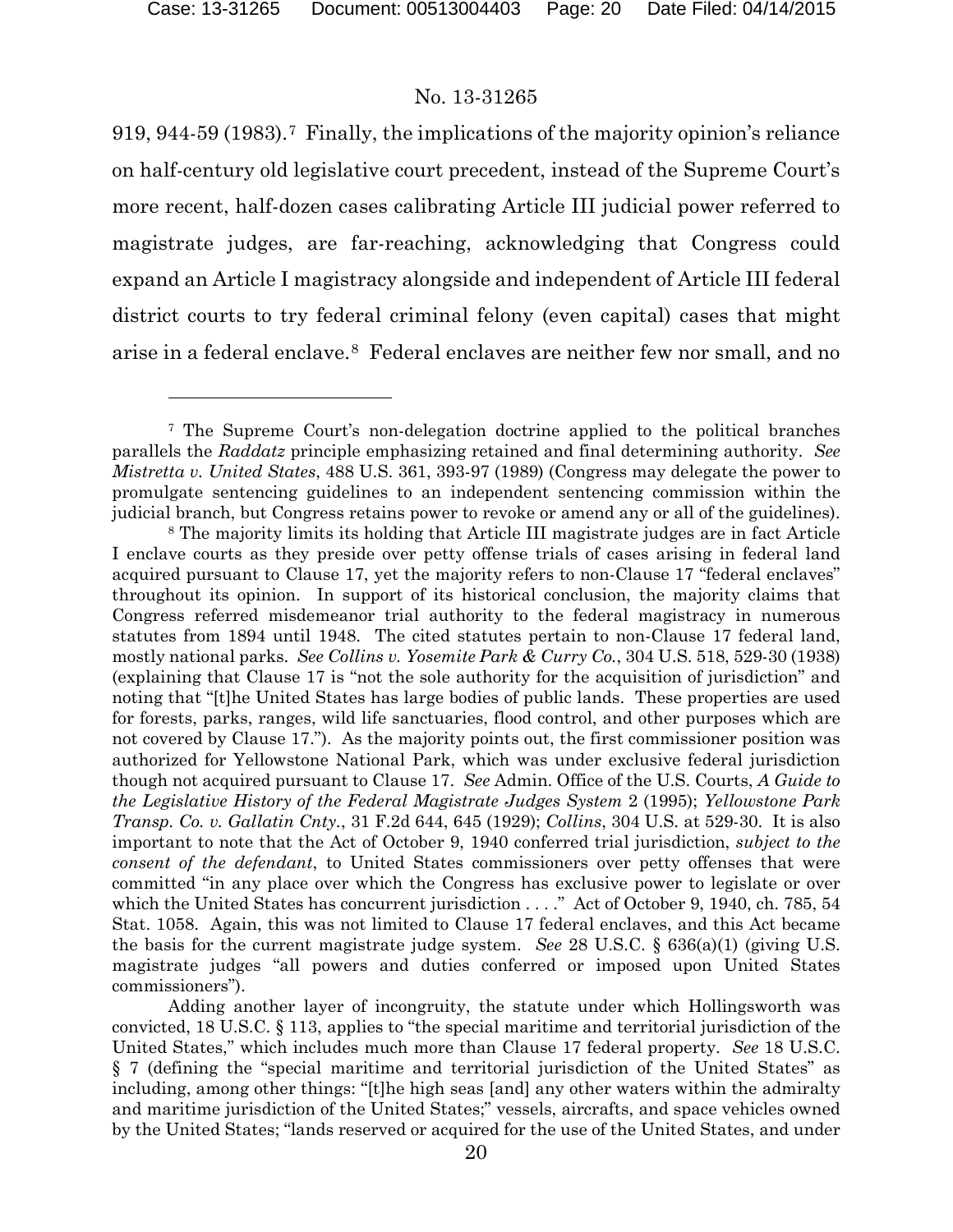l

#### No. 13-31265

limiting principle is offered other than that presently Congress has refrained from extending the orbit of first-instance criminal trial adjudication to the nearly three thousand other offenses set forth in its federal criminal code. *See Geras v. Lafayette Display Fixtures, Inc.*, 742 F.2d 1037, 1054 (7th Cir. 1984) (Posner, J., dissenting) ("Maybe section 636(c) [conferring civil jurisdiction on magistrate judges *with* parties' consent] is a small violation of the Constitution. But the time to deal with this small violation is now, before it sends down roots. . . . It will be harder to enforce the Constitution against the excesses of the magistrate system when magistrates try 10 or 20 or 50 percent of the nation's federal trials—when . . . section 636(c) is indispensable to coping with the federal judicial workload—than it is today.").

It is said that a well-built house requires but little repairs. Article III federal district judges are not over-burdened in their most essential judicial

the exclusive or concurrent jurisdiction thereof;" and "[a]ny island, rock, or key containing deposits of guano"). The majority overlooks this further discrepancy in order to draw analogy with *Palmore*, in which the Court narrowed its holding to laws "applicable only within the District of Columbia." *Palmore*, 411 U.S. at 410.

The majority emphasizes that Hollingsworth was charged for a crime that is applicable in "federal enclaves," but the term "federal enclave" can refer to a variety of federally owned land—land that is exclusively, partially, or concurrently under the jurisdiction of the federal government vis-à-vis the States. The jurisdictional status depends on which statute was in place when the land was acquired by the federal government or when the federal government accepted jurisdiction. Roger W. Haines, Jr., *Federal Enclave Law* 17 (2011). Already half a century ago, six million acres of land were under "exclusive" federal jurisdiction and thirty-six million were under either "partial" or "concurrent" federal jurisdiction. *Id.* at 56. These lands include military bases, national forests and parks, federal prisons, and public health facilities, among other property. *Id.* at 58-72. Also problematic for the majority's position, within one federal property there can exist numerous jurisdictional statuses. For instance, the San Diego Naval Station consists of federally owned land that is under partial and exclusive federal jurisdiction as well as some federally owned land under state jurisdiction. *Id.* at 243, 275. Under the majority's opinion, whether a defendant has a right to be tried by an Article III judge will depend on which of the neighboring piers he is standing on; or if the defendant is standing on the main public road through the Naval Station, which was retroceded to the State, Article III protections apparently would attach, in the middle of the enclave. *See id.* at 243-45.